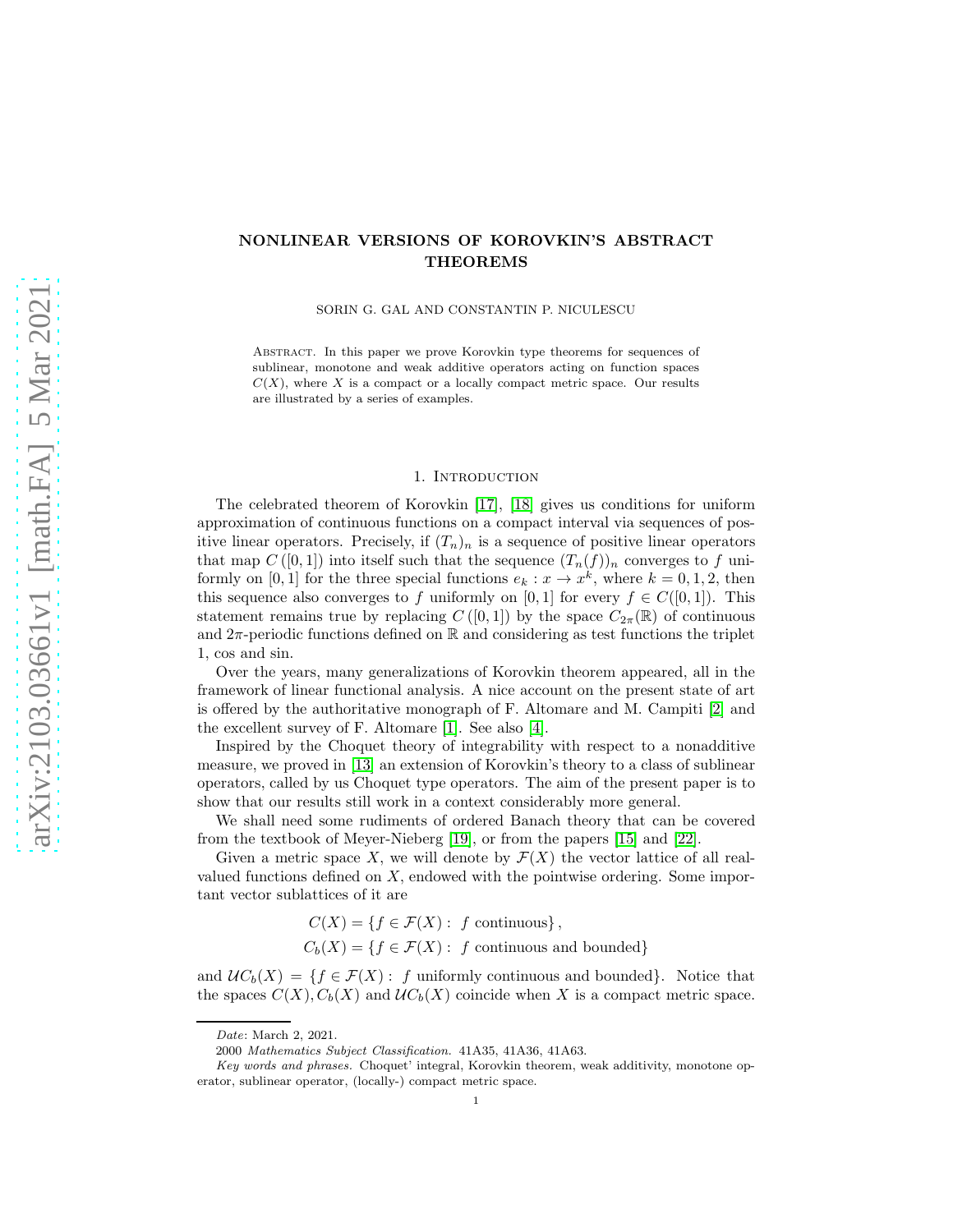If  $d$  denotes the metric on  $X$ , then an important family of Lipschitz continuous functions in  $C(X)$  is

$$
d_x: X \to \mathbb{R}, \quad d_x(y) = d(x, y) \ (x \in X).
$$

It is also worth noticing that the spaces  $C_b(X)$  and  $UC_b(X)$  are Banach lattices with respect to the pointwise ordering and the sup norm,

 $||f||_{\infty} = \sup \{|f(x)| : x \in X\}.$ 

See  $[6]$ . As is well known, all norms on the N-dimensional real vector space  $\mathbb{R}^N$  are equivalent. When endowed with the sup norm and the coordinate wise ordering,  $\mathbb{R}^N$  can be identified (algebraically, isometrically and in order) with the Banach lattice  $C({1,..., N})$ , where  ${1,..., N}$  carries the discrete topology.

Suppose that X and Y are two metric spaces and  $E$  and  $F$  are respectively ordered vector subspaces (or the positive cones) of  $\mathcal{F}(X)$  and  $\mathcal{F}(Y)$  that contain the unity. An operator  $T : E \to F$  is said to be a *weakly nonlinear operator* (respectively a *weakly nonlinear functional* when  $F = \mathbb{R}$ ) if it satisfies the following three conditions:

(SL) (Sublinearity)  $T$  is subadditive and positively homogeneous, that is,

$$
T(f+g) \le T(f) + T(g)
$$
 and  $T(af) = aT(f)$ 

for all  $f, g$  in E and  $a \geq 0$ ;

- (M) (Monotonicity)  $f \leq g$  in E implies  $T(f) \leq T(g)$ .
- (TR) (Translatability)  $T(f + \alpha \cdot 1) = T(f) + \alpha T(1)$  for all functions  $f \in E$  and all numbers  $a > 0$ .

A stronger condition than translatability is that of comonotonic additivity,

(CA)  $T(f + g) = T(f) + T(g)$  whenever the functions  $f, g \in E$  are comonotone in the sense that

$$
(f(s) - f(t)) \cdot (g(s) - g(t)) \ge 0
$$
 for all  $s, t \in X$ .

This condition occurs naturally in the context of Choquet's integral (and thus in the case of Choquet type operators). See [\[14\]](#page-16-8) and [\[15\]](#page-16-5) and the references therein. For the convenience of the reader, the basic facts on Choquet's integral are summarized in the Appendix at the end of this paper.

Of a special interest are the unital operators, that is, the operators preserving the unity. A simple example of unital weakly nonlinear operator is

$$
T: \ell^{\infty} \to \ell^{\infty}, \quad T((x_n)_n) = \left(\limsup_{n \to \infty} x_n\right) \cdot 1;
$$

here  $\ell^{\infty}$  is the Banach lattice of all bounded real sequences and 1 denotes the sequence with all components equal to unity. As is well known,  $\ell^{\infty}$  can be identified with the space  $C_b(N)$  (where N is endowed with the discrete topology) or with the space  $C(\beta N)$  (where  $\beta N$  is the Stone-Cech compactification of N). See [\[7\]](#page-16-9). The operator  $T$  is not a Choquet integral (associated to a lower continuous capacity). Indeed, according to Remark [5](#page-15-2)  $(c)$  in the Appendix, T would play the property

$$
\lim_{n \to \infty} T(\xi_n) = T(\xi),
$$

whenever  $(\xi_n)_n$  is a nondecreasing sequence of elements of  $\ell^{\infty}$  that converges coordinatewise to  $\xi$ , but this is clearly false.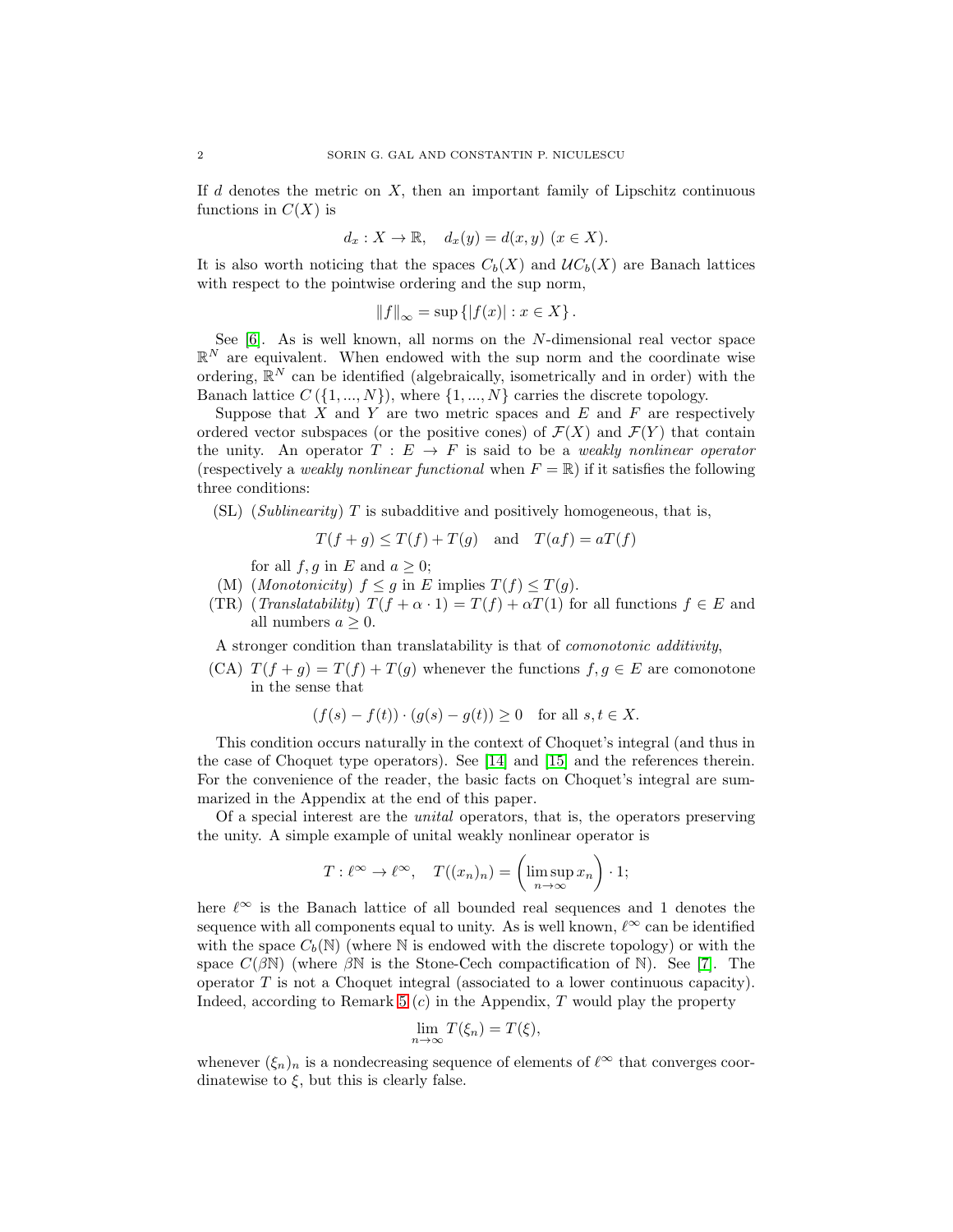The permanence properties of weakly nonlinear operators as well as more examples of such operators are presented in Section 2.

In this paper we extend Korovkin's theorem to the case when the operators  $T_n$ are weakly nonlinear operators acting on a function space. This can be  $C(X)$ , where X is a compact metric space, or  $C_b(X)$ , where X is a locally compact metric space. The families of test functions are constructed via the separating functions (the functions  $\gamma: X \times X \to \mathbb{R}$  which are continuous and nonnegative and have the property that  $\gamma(x, y) \neq 0$  if  $x \neq y$ ). The details are presented in Section 3. This section also includes the extension of Korovkin's theorem to the case of weakly nonlinear operators acting on spaces  $C(X)$ , where X is a compact space. See Theorem 2. An important consequence of it the following result that extends our Korovkin type theorem from [\[13\]](#page-16-3) in the particular case of compact metric spaces.

<span id="page-2-2"></span>Theorem 1. (The nonlinear extension of Korovkin's theorem for several variables) Suppose that X is a compact subset of the Euclidean space  $\mathbb{R}^N$  and let  $(T_n)_n$  be a sequence of sublinear and monotone operators from  $C(X)$  into itself such that

(1.1) 
$$
T_n(f)(x) \to f(x) \quad uniformly \; on \; X
$$

for each of the test functions 1,  $\pm$  pr<sub>1</sub>, ...,  $\pm$  pr<sub>N</sub> and  $\sum_{k=1}^{N}$  pr<sub>k</sub><sup>2</sup>. Then

(1.2) 
$$
\lim_{n \to \infty} T_n(f) = f \quad uniformly \; on \; X
$$

for all nonnegative functions  $f \in C(X)$ . The conclusion [\(1.2\)](#page-2-0) occurs for all functions  $f \in C(X)$  when the operators  $T_n$  are also translatable.

The family of test functions used here is built via the canonical projections on the Euclidean N-dimensional space:

<span id="page-2-0"></span>
$$
pr_k
$$
:  $(x_1, ..., x_N) \to x_k$ ,  $k = 1, ..., N$ .

Section 4 is devoted to an extension of Altomare's Korovkin type theorem (see [\[1\]](#page-15-1), Theorem 3.5, p. 100) to the framework of weakly nonlinear operators acting on a space  $C_b(X)$ , where X is a locally compact metric space.

Applications of our new results are presented in Section 5.

## <span id="page-2-1"></span>2. Preliminaries on weakly nonlinear operators

Suppose that  $X$  and  $Y$  are two locally compact compact spaces and  $E$  and  $F$ are closed vector sublattices respectively of the Banach lattices  $C_b(X)$  and  $C_b(Y)$ .

Every monotone and subadditive operator  $T : E \to F$  verifies the inequality  $|\mathcal{F}(f) - \mathcal{F}(f)| \geq \mathcal{F}(|f| - |f|)^{c}$ 

(2.1) 
$$
|T(f) - T(g)| \le T(|f - g|) \text{ for all } f, g.
$$

Indeed,  $f \leq g + |f - g|$  yields  $T(f) \leq T(g) + T(|f - g|)$ , that is,  $T(f) - T(g) \leq$  $T(|f-g|)$ , and interchanging the role of f and g we infer that  $-(T(f) - T(g)) \le$  $T(|f-g|)$ .

If  $T$  is linear, then the property of monotonicity is equivalent to that of *positivity*, that is, to the fact that

 $T(f) \geq 0$  for all  $f \geq 0$ .

If the operator  $T$  is monotone and positively homogeneous, then necessarily

$$
T(0) = 0.
$$

Every sublinear operator is convex and a convex function  $\Phi : E \to F$  is sublinear if and only if it is positively homogeneous.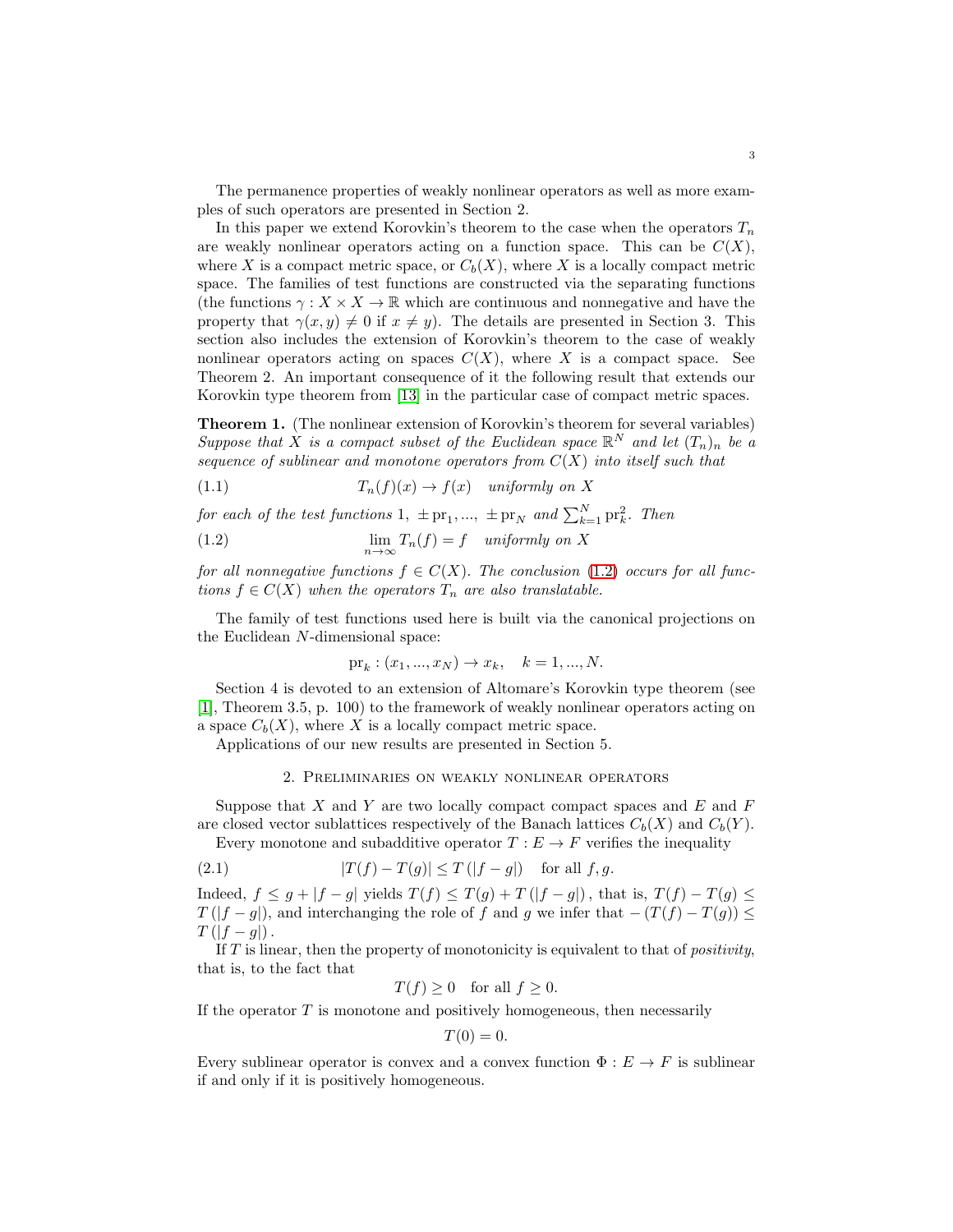The continuity of a sublinear operator  $T : E \to F$  is equivalent to its continuity at the origin, which in turn is equivalent to existence of a constant  $\lambda \geq 0$  such that

$$
||T(x)|| \le \lambda ||x|| \quad \text{for all } x \in E.
$$

The smallest constant  $\lambda = ||T||$  with this property will be called the norm of T.

**Remark 1.** If  $T: C_b(X) \to C_b(X)$  is a sublinear and monotone operator, then T is continuous and

$$
||T|| = ||T(1)||.
$$

Indeed,  $|f| \le ||f||_{\infty} \cdot 1$ , so that, according to [\(2.1\)](#page-2-1), we infer that

$$
||T(f)|| \leq ||f||_{\infty} ||T(1)||.
$$

This shows that T is continuous and  $||T|| \le ||T(1)||$ ; the other inequality is trivial an thus  $||T|| = ||T(1)||$ . An immediate consequence is that  $||T|| = 1$  when T is in addition unital.

The following variant of Hölder's inequality is a particular case of Theorem 3 in our paper [\[14\]](#page-16-8).

<span id="page-3-1"></span>**Lemma 1.** (Hölder's inequality for  $p \in (1,\infty)$  and  $1/p + 1/q = 1$ ) Suppose that X is a compact metric space and  $T : C(X) \to C(X)$  is a unital, sublinear and monotone operator. Then

$$
T(|fg|) \le [T(|f|^p)]^{1/p} \cdot [T(|g|^q)]^{1/q}.
$$

for all  $f, g \in C(X)$ .

Concrete examples of sublinear and monotone operators are presented in [\[22\]](#page-16-6) and references therein. They are ubiquitous in many fields like functional analysis, convex analysis and partial differential equations. As we prove in Section 3, even the sequences of sublinear and monotone operators  $T_n : C(X) \to C(X)$  having the property that  $T_n(1) = 1$  for every  $n \in \mathbb{N}$  offer a natural framework for approximating the nonnegative continuous functions by suitable special classes of functions.

The set  $\mathcal{W}(\mathcal{C}_b(X), \mathcal{C}_b(X))$  of all weakly nonlinear operators  $T : \mathcal{C}_b(X) \to$  $C_b(X)$  is a convex cone in the Banach space  $\text{Lip}_0(C_b(X), C_b(X))$ , of all Lipschitz maps from  $C_b(X)$  into itself that vanish at the origin. In turn, it includes the cone  $\mathcal{L}_+(C_b(X), C_b(X))$ , of all linear, continuous and monotone operators from  $C_b(X)$ into itself.

A general procedure to generate new weakly nonlinear operators form old ones is as follows:

<span id="page-3-0"></span>**Lemma 2.** (a) If  $S, T \in \mathcal{WN}(C_b(X), C_b(X))$  and  $S(1) = T(1)$ , then the operator  $S \vee T$  defined by the formula

$$
(S \vee T) (f) = \sup \{ S(f), T(f) \} \quad \text{for } f \in C(X),
$$

also belongs to  $\mathcal{WN}(C(X), C(X))$ .

(b) If  $S, T \in \mathcal{WN}(C_b(X), C_b(X))$  and T is unital, then  $ST \in \mathcal{WN}(C_b(X), C_b(X))$ .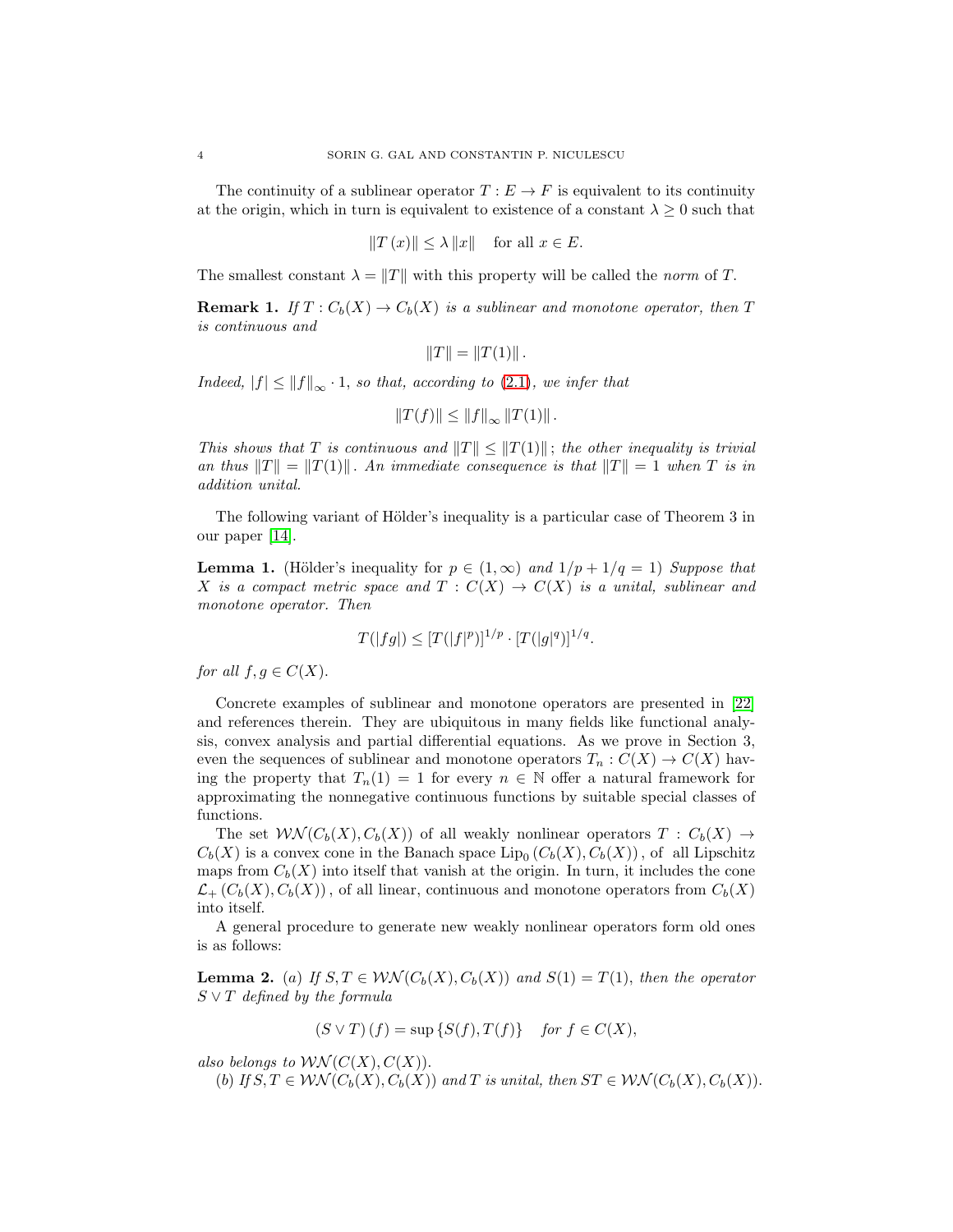Proof. Indeed, the fact that the pointwise sup of two sublinear and monotone operators is also sublinear and monotone is obvious. In addition,

$$
(S \lor T) (f + \alpha 1) = \sup \{ S(f + \alpha 1), T(f + \alpha 1) \}
$$
  
=  $\sup \{ S(f) + \alpha S(1), T(f) + \alpha T(1) \}$   
=  $\sup \{ S(f), T(f) \} + \sup \{ \alpha S(1), \alpha T(1) \}$   
=  $\sup \{ S(f), T(f) \} + \alpha (S \lor T) (1)$ 

for all  $f \in C(X)$  and  $\alpha \geq 0$ . The proof is done.

Example 1. The Banach lattice c of all convergent sequences of real numbers (endowed with the sup norm and the coordinatewise ordering) can be identified with  $C(\hat{N})$ , where  $\hat{N} = N \cup \{\infty\}$  is the one point compactification of the discrete space N. See [\[7\]](#page-16-9). According to Lemma [2](#page-3-0) (a), the following operators, from c into itself, are unital and weakly nonlinear:

$$
T_1 ((x_n)_n) = \left( \sup \{ x_n, \lim_{k \to \infty} x_k \} \right)_n
$$
  
\n
$$
T_2 ((x_n)_n) = \left( \sup \{ \frac{x_1 + \dots + x_n}{n}, \lim_{k \to \infty} x_k \} \right)_n
$$
  
\n
$$
T_3 ((x_n)_n) = \left( \sup \{ x_n, \frac{x_1 + 2x_2 + \dots + 2^n x_n}{2^{n+1} - 1} \} \right)_n.
$$

## 3. The case of compact metric spaces

The basic ingredient in our approach of extending Korovkin's theory is a technical estimate for uniformly continuous functions, originating in his paper [\[17\]](#page-16-0) from 1953, and put here in a slightly more generality.

<span id="page-4-1"></span>**Lemma 3.** If  $X = (X, d)$  is a compact metric space, and  $\gamma : X \times X \to \mathbb{R}$  is a separating function, that is, a nonnegative continuous function such that

$$
\gamma(x, y) = 0 \quad implies \ x = y,
$$

then every real-valued continuous function f defined on X verifies an estimate of the form

<span id="page-4-0"></span>
$$
|f(x) - f(y)| \le \varepsilon + \delta(\varepsilon)\gamma(x, y) \quad \text{for all } x, y \in X \text{ and } \varepsilon > 0.
$$

*Proof.* We borrow the quick argument from [\[20\]](#page-16-10), [\[21\]](#page-16-11). If the estimate above doesn't work, then for a suitable  $\varepsilon_0 > 0$  one can find two sequences  $(x_n)_n$  and  $(y_n)_n$  of elements of X such that

(3.1) 
$$
|f(x_n) - f(y_n)| \ge \varepsilon_0 + 2^n \gamma(x_n, y_n)
$$

for all  $n$ . Without loss of generality we may assume (by passing to subsequences) that both sequences  $(x_n)_n$  and  $(y_n)_n$  are convergent, respectively to x and y. Since f is bounded, the inequality  $(3.1)$  forces  $x = y$ . Indeed,

$$
\frac{|f(x_n)-f(y_n)|}{2^n} \to 0 \text{ and } \frac{|f(x_n)-f(y_n)|}{2^n} \ge \gamma(x_n,y_n) \to \gamma(x,y) \ge 0,
$$

which implies that  $\gamma(x, y) = 0$ . On the other hand, from [\(3.1\)](#page-4-0) one can infer that  $|f(x) - f(y)| \geq \varepsilon_0$  and thus  $x \neq y$ . This contradiction shows that the assumption made at the beginning of the proof is wrong and the assertion of Lemma [3](#page-4-1) is true.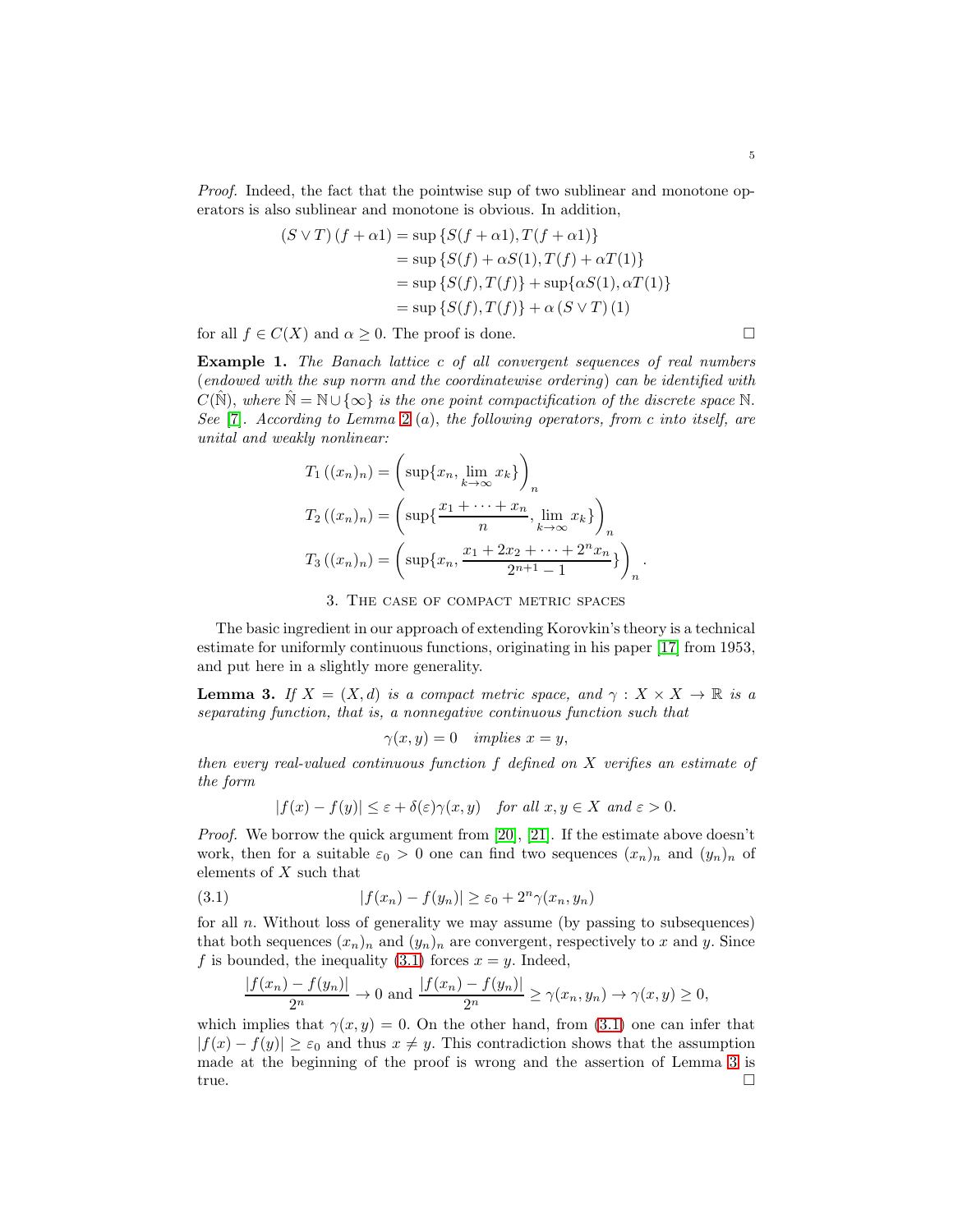<span id="page-5-3"></span>Remark 2. The argument of Lemma [3](#page-4-1) also shows that every separating function  $\gamma: X \times X \to \mathbb{R}$  is related to the metric d on X via an estimate of the form

$$
d(x, y) \le \varepsilon + \delta(\varepsilon)\gamma(x, y) \quad \text{for all } (x, y) \in X \times X \text{ and } \varepsilon > 0.
$$

If  $X = (X, d)$  is an arbitrary compact metric space and  $\varphi : [0, \infty) \to [0, \infty)$  is a continuous function such that  $\varphi(t) > 0$  for  $t > 0$ , then  $\gamma(x, y) = \varphi(d(x, y))$  is an example of separating function.

Every separating function  $\gamma: X \times X \to \mathbb{R}$  generates a family of nonnegative  $continuous$  functions on  $X$ , precisely,

$$
\gamma_x : X \to \mathbb{R}, \quad \gamma_x(y) = \gamma(x, y)
$$
 for  $x, y \in X$ .

As shows Theorem [2](#page-5-0) below, this family can be used as a family of test functions in the same manner as the functions 1,  $x$  and  $x^2$  were used in Korovkin's theorem. Therefore we are primarily interested in separating functions producing a minimal number of test functions. A classical example is offered by the case of compact subsets X of  $\mathbb{R}^N$ . Choosing  $f_1, ..., f_m \in C(X)$  a family of functions which separates the points of  $X$  and

(3.2) 
$$
\gamma(x, y) = \sum_{k=1}^{m} (f_k(x) - f_k(y))^2
$$

is a separating function; when this family consists of the coordinate functions  $pr_1, ..., pr_N$ , then

<span id="page-5-1"></span>
$$
\gamma(x,y) = ||x - y||^2.
$$

The following result represents a nonlinear generalization of Korovkin's theorem and of many other related results existing in the literature.

<span id="page-5-0"></span>**Theorem 2.** Let X be a compact metric space (endowed with the metric d) and let  $(T_n)_n$  be a sequence of sublinear and monotone operators from  $C(X)$  into itself such that

(3.3) 
$$
T_n(1)(x) \to 1 \quad uniformly \; on \; X.
$$

Suppose that  $\gamma: X \times X \to \mathbb{R}$  is a separating function such that

<span id="page-5-2"></span>(3.4) 
$$
T_n(\gamma_x)(x) \to 0 \quad uniformly \; on \; X.
$$

Then for all nonnegative functions  $f \in C(X)$ ,

<span id="page-5-5"></span>(3.5) 
$$
T_n(f) \to f \quad \text{ uniformly on } X.
$$

This convergence occurs for all  $f \in C(X)$  if the operators  $T_n$  are also translatable (that is, when they are weakly nonlinear).

*Proof.* Let  $f \in C(X)$  be a nonnegative function. Then, according to Lemma [3,](#page-4-1) for every  $\varepsilon > 0$  there is  $\delta(\varepsilon) > 0$  such that

(3.6) 
$$
|f - f(x)| \le \varepsilon + \delta(\varepsilon)\gamma_x
$$

for all  $x \in X$ . Since the operators  $T_n$  are subadditive, positively homogeneous and monotone, one can use the inequality [\(2.1\)](#page-2-1) to show that

<span id="page-5-4"></span>
$$
|T_n(f) - f(x)T_n(1)| = |T_n(f) - T_n(f(x) \cdot 1)| \le T_n (|f - f(x)|)
$$
  

$$
\le \varepsilon T_n(1) + \delta(\varepsilon)T_n(\gamma_x).
$$

According to our hypotheses [\(3.3\)](#page-5-1) and [\(3.4\)](#page-5-2), this leads to the conclusion that  $T_n(f) \to f$ , uniformly on X.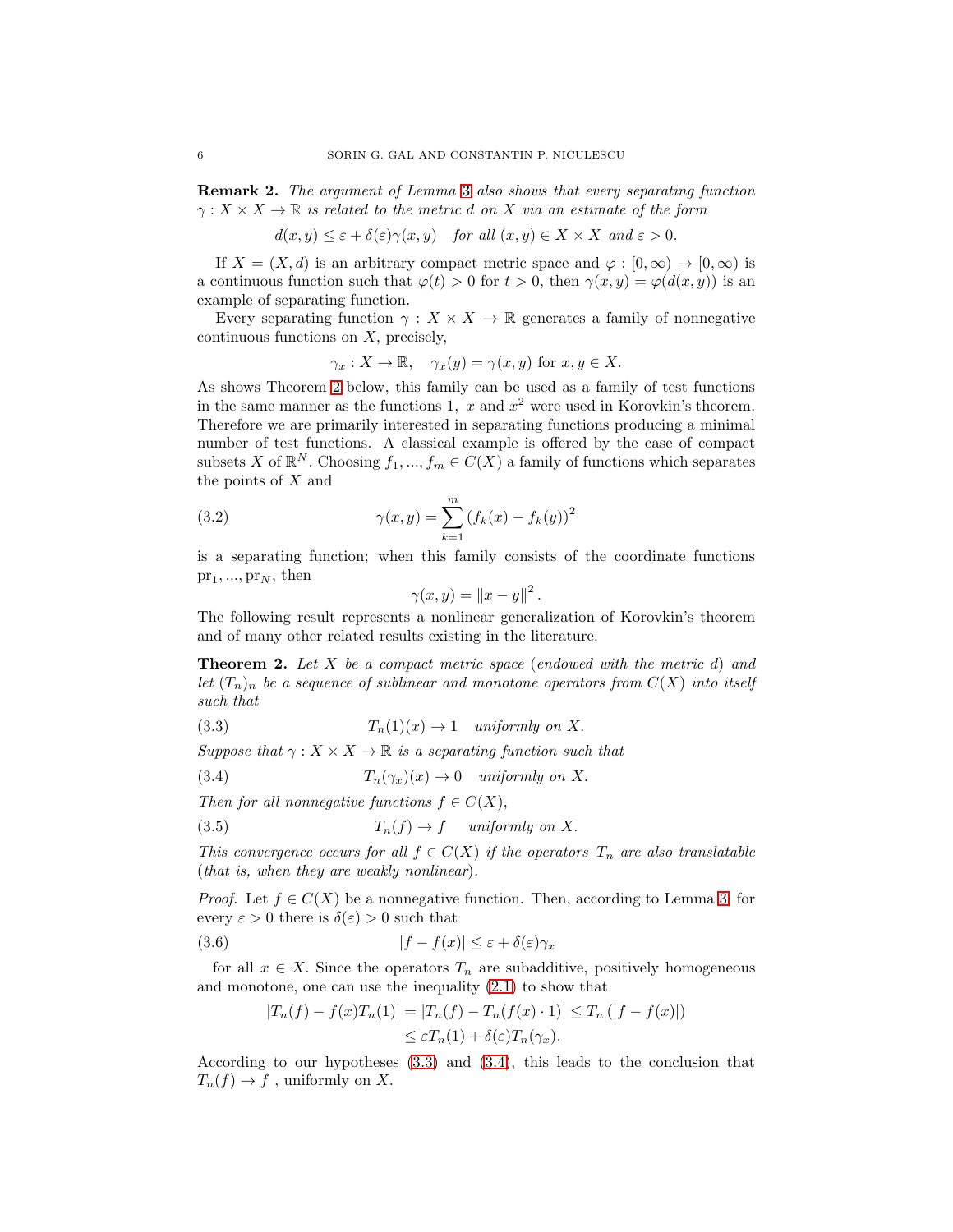Suppose now that each operator  $T_n$  is also weakly additive. Every function  $f \in C(X)$  verifies the inequality  $f(x) + ||f||_{\infty} \geq 0$ , whenever  $x \in X$ , so that by taking into account the above considerations, we infer that

$$
T_n(f + \|f\|_{\infty})(x) \to f(x) + \|f\|_{\infty},
$$

uniformly on  $X$ . Taking into account the hypothesis  $(3.3)$  and the fact that the operators  $T_n$  were assumed to be weakly additive, we have

$$
T_n(f + ||f||_{\infty})(x) = T_n(f)(x) + ||f||_{\infty} \cdot T_n(1)(x) \to T_n(f)(x) + ||f||_{\infty},
$$

which yields that  $T_n(f) \to f$ , uniformly on X, for any function  $f \in C(X)$ . The proof is done. proof is done.

According to Remark [2,](#page-5-3) if the sequence of operators  $T_n$  verifies the condition [\(3.4\)](#page-5-2) in Theorem [2,](#page-5-0) it also verifies the condition

$$
T_n(d_x)(x) \to 0
$$
 uniformly on X.

This outlines the prominent role played by the distance function among the separating functions.

**Theorem 3.** Under the hypotheses of Theorem [2](#page-5-0), if  $\gamma = d$  and  $f \in C(X)$  is a Lipschitz continuous function with the Lipschitz constant K, then the following estimate holds:  $\overline{1}$ 

$$
|T_n(f)(x) - f(x)| \le K \cdot \sup\left\{ |T_n(d_x^2)(x)|^{1/2} : x \in X \right\} \quad \text{for all } x \in X \text{ and } n \in \mathbb{N}.
$$

Proof. The argument is similar to that of Theorem [2,](#page-5-0) replacing the starting estimate [\(3.6\)](#page-5-4) by the condition of Lipschitzianity,

$$
f(x) \cdot 1 - K \cdot d_x \le f \le f(x) \cdot 1 + K \cdot d_x \quad \text{for all } x \in X.
$$

Suppose for a moment that  $f \geq 0$ . Since the operators  $T_n$  are subadditive, monotonic and positively homogeneous one can apply them to the left-hand side inequality (rewritten as  $f(x) \cdot 1 \leq f + K d_x$ ), resulting that

$$
f(x) \leq T_n(f)(x) + KT_n(d_x)(x).
$$

Applying these operators to the right hand side inequality one obtains

$$
T_n(f)(x) \le f(x) + KT_n(d_x)(x).
$$

Therefore, taking into account Lemma [1,](#page-3-1) we conclude that

$$
|T_n(f)(x) - f(x)| \leq KT_n(d_x)(x) \leq K \left(T_n(d_x^2)(x)\right)^{1/2} \quad \text{for all } x \in X \text{ and } n \in \mathbb{N}.
$$

The case of Lipschitz functions not necessarily nonnegative can be settled as in the proof of Theorem [2.](#page-5-0)

Proof of Theorem 1. When X is a compact subset of  $\mathbb{R}^N$  and  $\gamma(x, y) = ||x - y||^2$ , Theorem [2](#page-5-0) can be restated in a more convenient way by replacing the two conditions  $(3.3)$ & $(3.4)$  with a set of  $2N + 1$  tests of convergence:

$$
T_n(f)(x) \to 1
$$
 uniformly on X,

for each of the test functions 1,  $\pm$  pr<sub>1</sub>, ...,  $\pm$  pr<sub>N</sub> and  $\sum_{k=1}^{N}$  pr<sub>k</sub><sup>2</sup>. Here we can replace  $\sum_{k=1}^{N}$  pr<sub>k</sub><sup>2</sup> by the string of test functions pr<sub>1</sub><sup>2</sup>, ..., pr<sub>N</sub><sup>2</sup>.

Indeed, by denoting

$$
M = \sup_{x \in X} \{ \text{pr}_1(x), \dots, \text{pr}_N(x), 0 \},
$$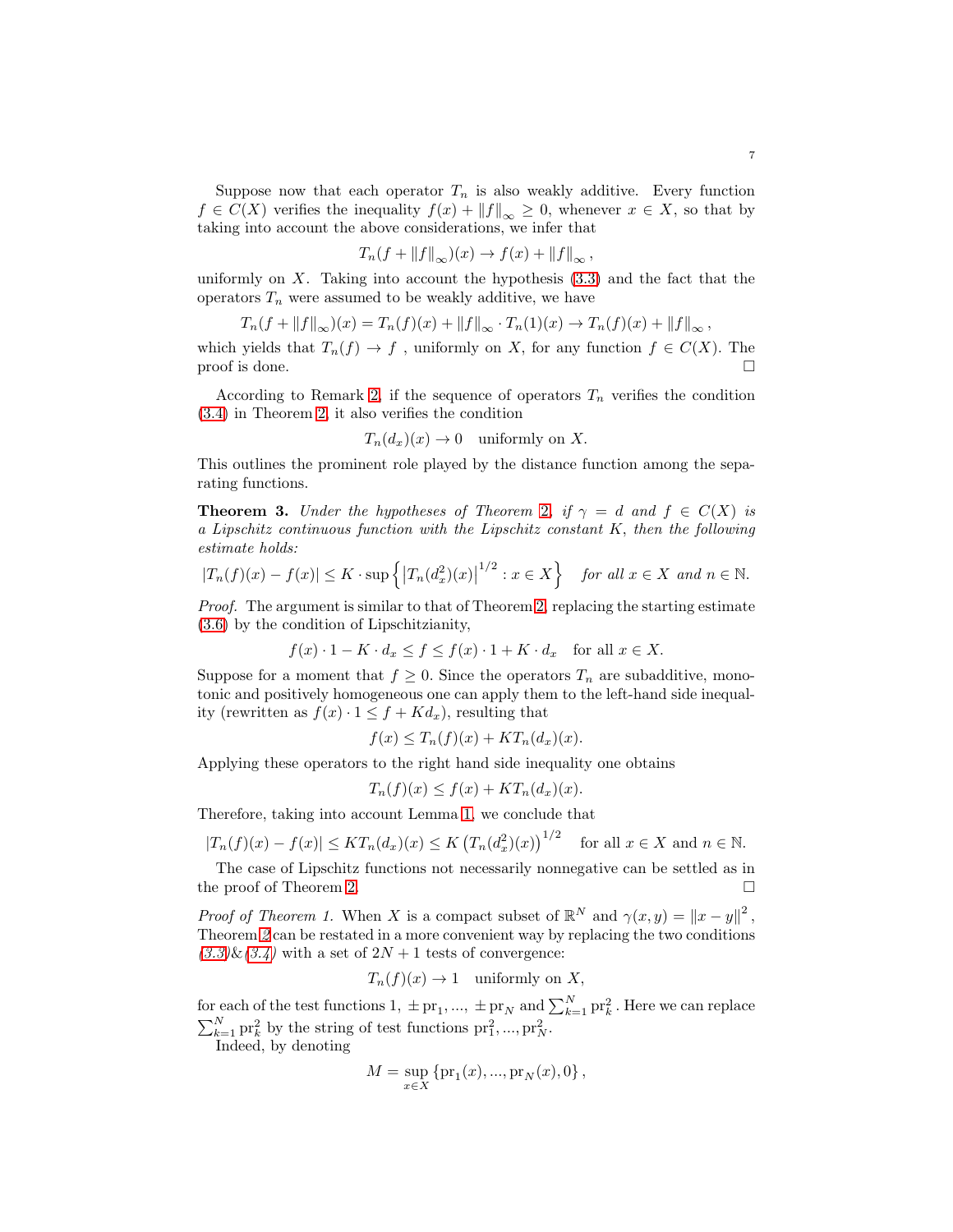we have

$$
0 \leq T_n(\|\cdot - x\|^2)(x) \leq T_n(\|x\|^2)(x) + 2T_n(-\langle \cdot, x \rangle)(x) + \|x\|^2 T_n(1)(x)
$$
  
\n
$$
= T_n \left( \sum_{k=1}^N \text{pr}_k^2 \right)(x) + 2T_n \left[ \sum_{k=1}^N \left( -\text{pr}_k(x) \right) \cdot \text{pr}_k(\cdot) \right](x) + \|x\|^2 T_n(1)(x)
$$
  
\n
$$
= T_n \left( \sum_{k=1}^N \text{pr}_k^2 \right)(x) + 2T_n \left[ \sum_{k=1}^N \left( M - \text{pr}_k(x) \right) \cdot \left( \text{pr}_k(\cdot) \right) + M \sum_{k=1}^N \left( -\text{pr}_k(\cdot) \right) \right](x)
$$
  
\n
$$
+ \|x\|^2 T_n(1)(x)
$$
  
\n
$$
\leq T_n \left( \sum_{k=1}^N \text{pr}_k^2 \right)(x) + 2 \sum_{k=1}^N \left( M - \text{pr}_k(x) \right) \cdot T_n \left( \text{pr}_k(\cdot) \right)(x) + 2M \sum_{k=1}^N T_k \left( -\text{pr}_k(\cdot) \right)
$$
  
\n
$$
+ \|x\|^2 T_n(1)(x)
$$

and assuming that  $\lim_{n\to\infty} T_n(f)(x) \to f$  uniformly on X for each of the test functions 1,  $\pm$  pr<sub>1</sub>, ...,  $\pm$  pr<sub>N</sub> and  $\sum_{k=1}^{N}$  pr<sub>k</sub><sup>2</sup> we can easily check that the righthand side of the precedent string of inequalities converges uniformly to 0 on X. Consequently  $T_n(\|\cdot-x\|^2)(x) \to 0$  $T_n(\|\cdot-x\|^2)(x) \to 0$  $T_n(\|\cdot-x\|^2)(x) \to 0$  uniformly on X and Theorem 2 applies. The proof is done.  $\Box$ 

**Remark 3.** Working with a finite family  $f_1, ..., f_p$  of continuous functions that separates the points of X and the separating function  $\gamma(x, y) = \sum_{k=1}^{p} |f_k(x) - f_k(y)|^2$ , one can arrive at the conclusion of Theorem 1 by verifying the convergence  $(3.5)$ for the  $2p+2$  test functions, 1,  $\pm f_1, ..., \pm f_p$  and  $\sum_{k=1}^2 f_k^2$ .

Example 2. Consider now the particular case of the unit circle

$$
S^1 = \{ (\cos \varphi, \sin \varphi) : \varphi \in \mathbb{R} \}.
$$

With respect to the metric induced by  $\mathbb{R}^2$ ,

$$
d((\cos \varphi, \sin \varphi), (\cos \psi, \sin \psi)) = \sqrt{(\cos \varphi - \cos \psi)^2 + (\sin \varphi - \sin \psi)^2}
$$
  
= 
$$
2 \left| \sin \frac{\varphi - \psi}{2} \right|,
$$

 $S^1$  is a compact (that is, bounded and close) subset of  $\mathbb{R}^2$ . Choosing as a separating function the square distance,

$$
\gamma ((\cos \varphi, \sin \varphi), (\cos \psi, \sin \psi)) = \sin^2 \frac{\varphi - \psi}{2}
$$
  
= 1 - \cos \varphi \cos \psi - \sin \varphi \sin \psi

one can easily check that the conditions  $(3.3)\&(3.4)$  $(3.3)\&(3.4)$  $(3.3)\&(3.4)$  in Theorem 2 can be replaced in this case by the fulfillment of the following 5 tests of convergence:

$$
T_n(f)(x) \to 1 \quad uniformly \; on \; X
$$

for each of the functions  $1, \pm \text{pr}_1$  and  $\pm \text{pr}_2$ . It is well known that the Banach space  $C(S^1)$ , can be identified with the space  $C_{2\pi}(\mathbb{R})$ , of all continuous and  $2\pi$ -periodic functions  $f : \mathbb{R} \to \mathbb{R}$ . Modulo this identification, we infer from Theorem 1 that a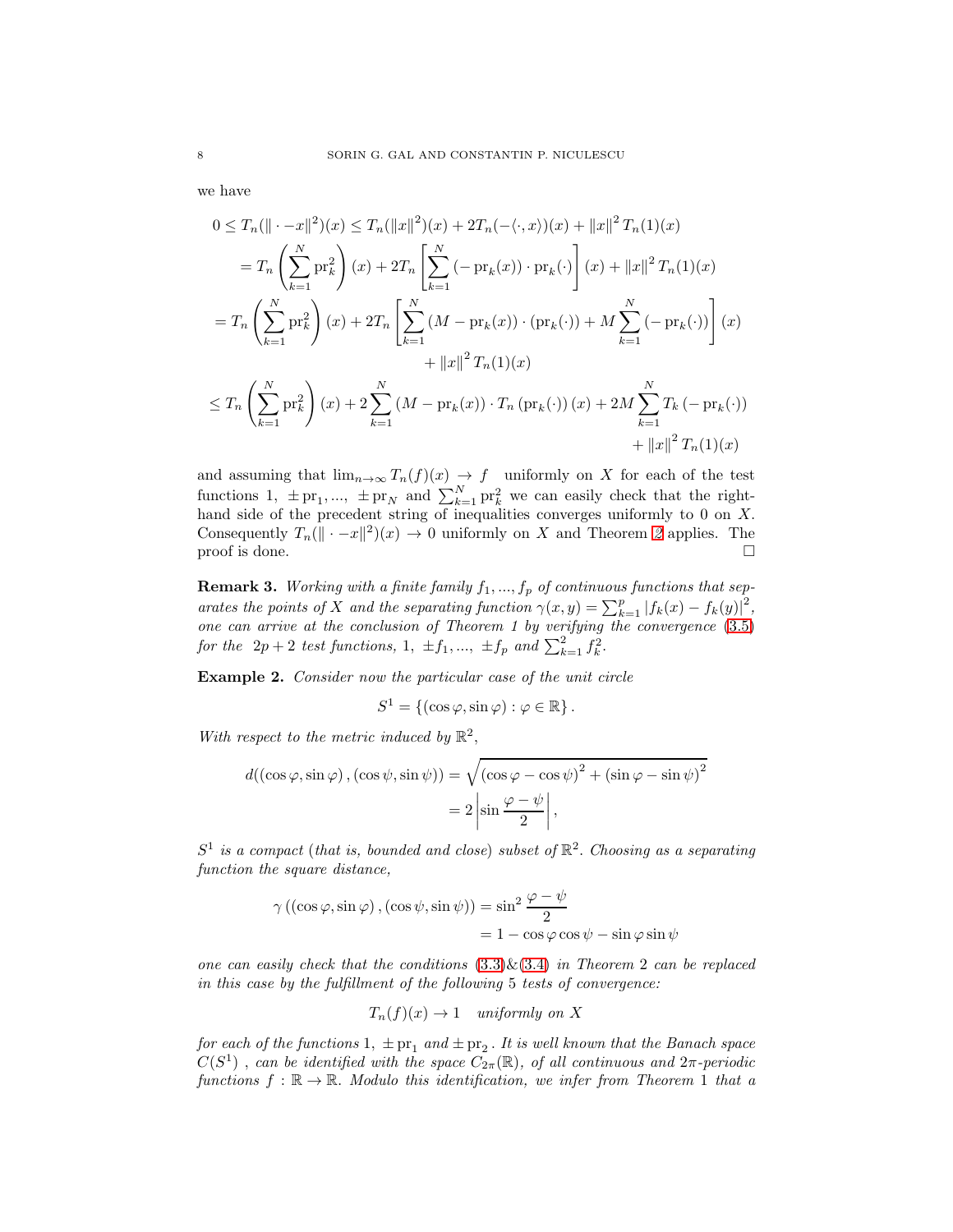sufficient condition for a sequence of weakly nonlinear operators  $T_n : C_{2\pi}(\mathbb{R}) \to$  $C_{2\pi}(\mathbb{R})$  to verify the condition

$$
\lim_{n \to \infty} T_n(f)(\varphi) \to 0, \quad \text{uniformly on } \mathbb{R}
$$

is to verify this conditions for the test functions 1,  $\pm \cos \varphi$  and  $\pm \sin \varphi$ . This was first noticed by Korovkin [\[17\]](#page-16-0), [\[18\]](#page-16-1) in the particular case of linear operators.

**Example 3.** Suppose that  $X = (X, d)$  is a compact metric space. Then the product space  $X \times S^1$  is also a compact metric space and the space  $C(X \times S^1)$  can be identified with the Banach space  $C_{2\pi}(K \times \mathbb{R})$ , of all continuous functions  $f: K \times$  $\mathbb{R} \to \mathbb{R}$ ,  $2\pi$ -periodic in the second variable, endowed with the sup norm. This space is genuine for many results in dynamical systems theory. By considering the separating function

$$
\gamma((x,\varphi),(y,\psi)) = d(x,y)^2 + \sin^2\frac{\varphi - \psi}{2},
$$

Popa [\[23\]](#page-16-12) has recently proved the variant of Theorem [1](#page-2-2) for the linear and positive operators  $T: C(X \times S^1) \to C(X \times S^1)$ . The reader can easily check that actually his results extend to the case of weakly nonlinear operators. In particular, when X is compact subset of  $\mathbb{R}^N$  then the convergence

$$
T_n(f) \to f
$$
 uniformly on  $X \times S^1$ ,

for all  $f \in C(X \times S^1)$  reduces to its verification for the product functions  $f(x) =$  $u(x)v(\varphi)$ , where

$$
u \in \left\{1, \pm \mathrm{pr}_1, \ldots, \pm \mathrm{pr}_N \text{ and } \sum_{k=1}^N \mathrm{pr}_k^2 \right\} \text{ and } v \in \left\{1, \pm \cos \varphi, \pm \sin \varphi \right\}.
$$

We left to the reader the easy exercise to detail Theorem 1 in some other cases of interest such as the torus  $S^1 \times S^1$  and the 2-dimensional sphere  $S^2$ .

Remark 4. In the absence of the condition of translatability the conclusion of Theorem [2](#page-5-0) may fail for functions with variable sign. An example working for  $X =$  $[0, 1]$  is given by the Bernstein like operators

$$
T_n(f)(x) = \sum_{k=0}^n {n \choose k} x^k (1-x)^{n-k} \sup \{f(k/n), 0\},\,
$$

which are sublinear and monotone (but not translatable). Clearly,  $T_n(f) \to f$  uniformly on  $[0,1]$  for each of the functions 1, x and  $x^2$ . According to Theorem [2,](#page-5-0) this convergence occurs for all nonnegative functions  $f \in C([0,1])$ . Clearly, it fails for the nonpositive functions. Remarkably, the case of nonnegative functions is strong enough to provide valuable information for all functions in  $C([0,1])$ , for example, the possibility to approximate them by polynomials. Indeed,

$$
T_n(f + \|f\|_{\infty}) - \|f\|_{\infty} \to f \quad \text{uniformly on } [0, 1].
$$

### 4. The extension of a result due to Altomare

The next theorem represents a nonlinear analogue of a result due to Altomare (see [\[1\]](#page-15-1), Theorem 3.5, p. 100).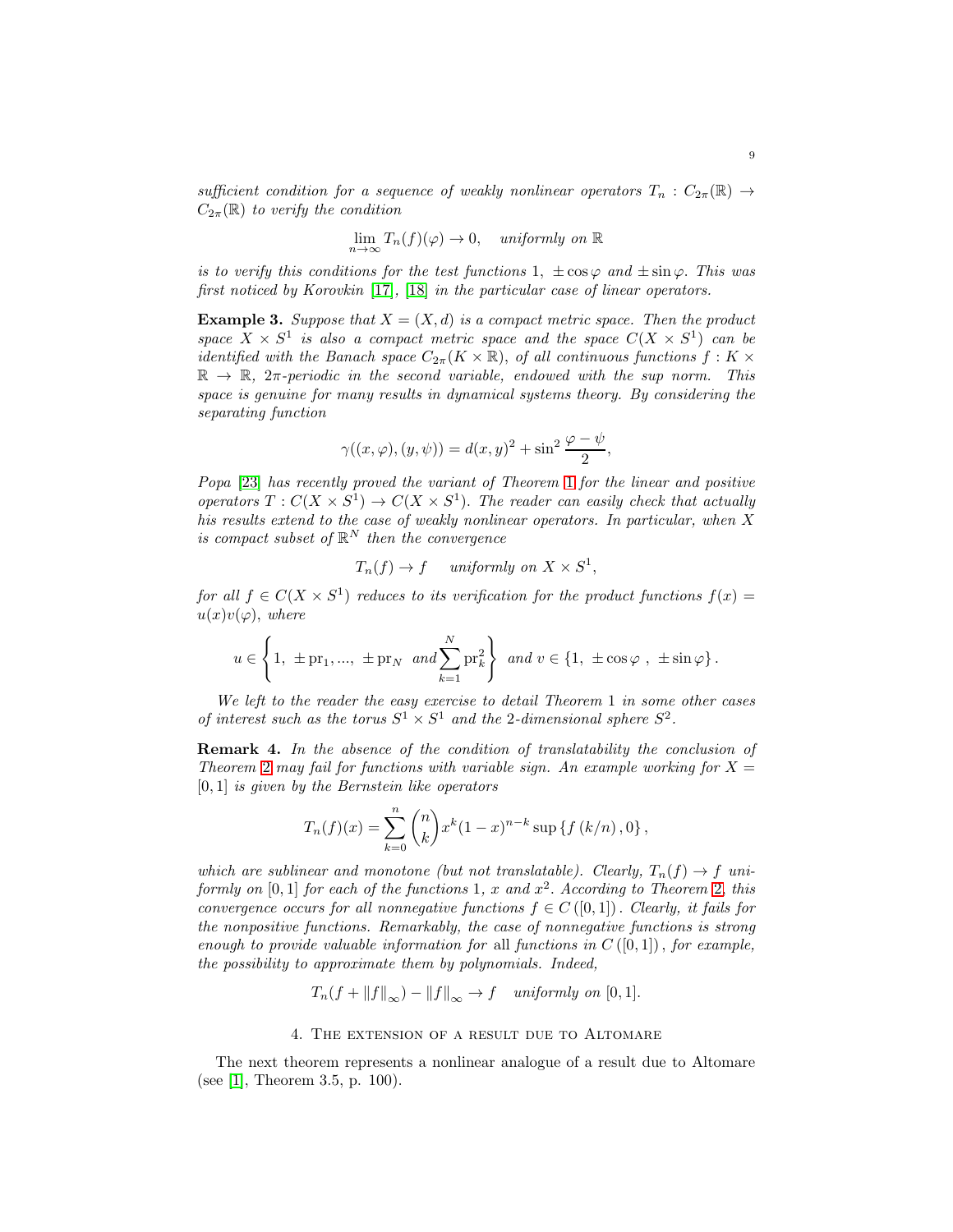<span id="page-9-3"></span>**Theorem 4.** Let X be a locally compact metric space (endowed with the metric d) and consider a vector sublattice E of  $\mathcal{F}(X)$  containing the constant functions and all the functions  $d_x^p$  for  $x \in X$  and some exponent  $p \geq 1$ . Let  $(T_n)_n$  be a sequence of sublinear and monotone operators from E into  $\mathcal{F}(X)$  which verifies the following two conditions:

(a)  $\lim_{n\to\infty}T_n(1)=1$ , uniformly on compact subsets of X;

(b)  $\lim_{n\to\infty} T_n(d_x^p)(x) = 0$ , uniformly on compact subsets of X;

Then, for all nonnegative f in  $E \cap C_b(X)$ , we have

$$
\lim_{n \to \infty} T_n(f) = f, \quad uniformly \text{ on compact subsets of } X.
$$

The convergence occurs for all functions in  $E \cap C_b(X)$  when the operators  $T_n$  are also translatable.

The proof of Theorem 4, needs the following lemma due to Altomare. See [\[1\]](#page-15-1), Lemma 3.4, p. 99 for details.

<span id="page-9-0"></span>**Lemma 4.** Let  $X$  be a locally compact metric space endowed with the metric  $d$ . Then for every compact subset K of X and for every  $\varepsilon > 0$ , there exist  $0 < \varepsilon' < \varepsilon$ and a compact subset  $K_{\varepsilon}$  of X such that the open ball  $B_{\varepsilon'}(x)$  is included in  $K_{\varepsilon}$  for every  $x \in K$ .

*Proof of Theorem 4.* Let  $f \in E \cap C_b(X)$  and  $\varepsilon > 0$  be arbitrarily fixed. Then for every compact subset K of X, choose  $\varepsilon' \in (0, \varepsilon)$  and  $K_{\varepsilon}$  be as in Lemma [4](#page-9-0).

Since f is uniformly continuous on  $K_{\varepsilon}$ , there exists  $\delta \in (0, \varepsilon')$  such that

$$
|f(x) - f(y)| \le \varepsilon \quad \text{for every } x, y \in K_{\varepsilon} \text{ with } d(x, y) \le \delta.
$$

Suppose that  $x \in K$  and  $y \in X$ . If  $d(x, y) \leq \delta$ , then  $y \in B'(x, \overline{\varepsilon}) \subset K_{\varepsilon}$  and therefore,  $|f(x) - f(y)| \leq \varepsilon$ . If  $d(x, y) \geq \delta$ , then

$$
|f(x) - f(y)| \le \frac{2||f||_{\infty}}{\delta^p} \cdot d^p(x, y).
$$

Therefore

$$
|f - f(x)| \le \frac{2||f||_{\infty}}{\delta^p} \cdot d_x^p + \varepsilon \cdot 1 \text{ for all } x \in K.
$$

so that, taking into account the inequality [\(2.1\)](#page-2-1), we infer in the case of nonnegative functions  $f$  that

<span id="page-9-1"></span>
$$
(4.1) \ |T_n(f)(x) - f(x)T_n(1)(x)| = T_n(|f - f(x)|)(x) \le \frac{2||f||_{\infty}}{\delta^p} \cdot d_x^p(x) + \varepsilon T_n(1)(x)
$$

for all  $x \in K$ , whence

<span id="page-9-2"></span>(4.2) 
$$
\lim_{n \to \infty} T_n(f)(x) = f(x), \text{ uniformly with respect to } x \in K.
$$

Assume now that all operators  $T_n$  are translatable. Replacing f by  $f + ||f||_{\infty}$ , the equality in the left hand side [\(4.1\)](#page-9-1) still works, so that the inequality in the right hand side occurs for all functions  $f \in E \cap C_b(X)$ . The same is true concerning the formula (4.2) and the proof is done. formula [\(4.2\)](#page-9-2) and the proof is done.

An example illustrating Theorem 4 is exhibited at the end of the next section.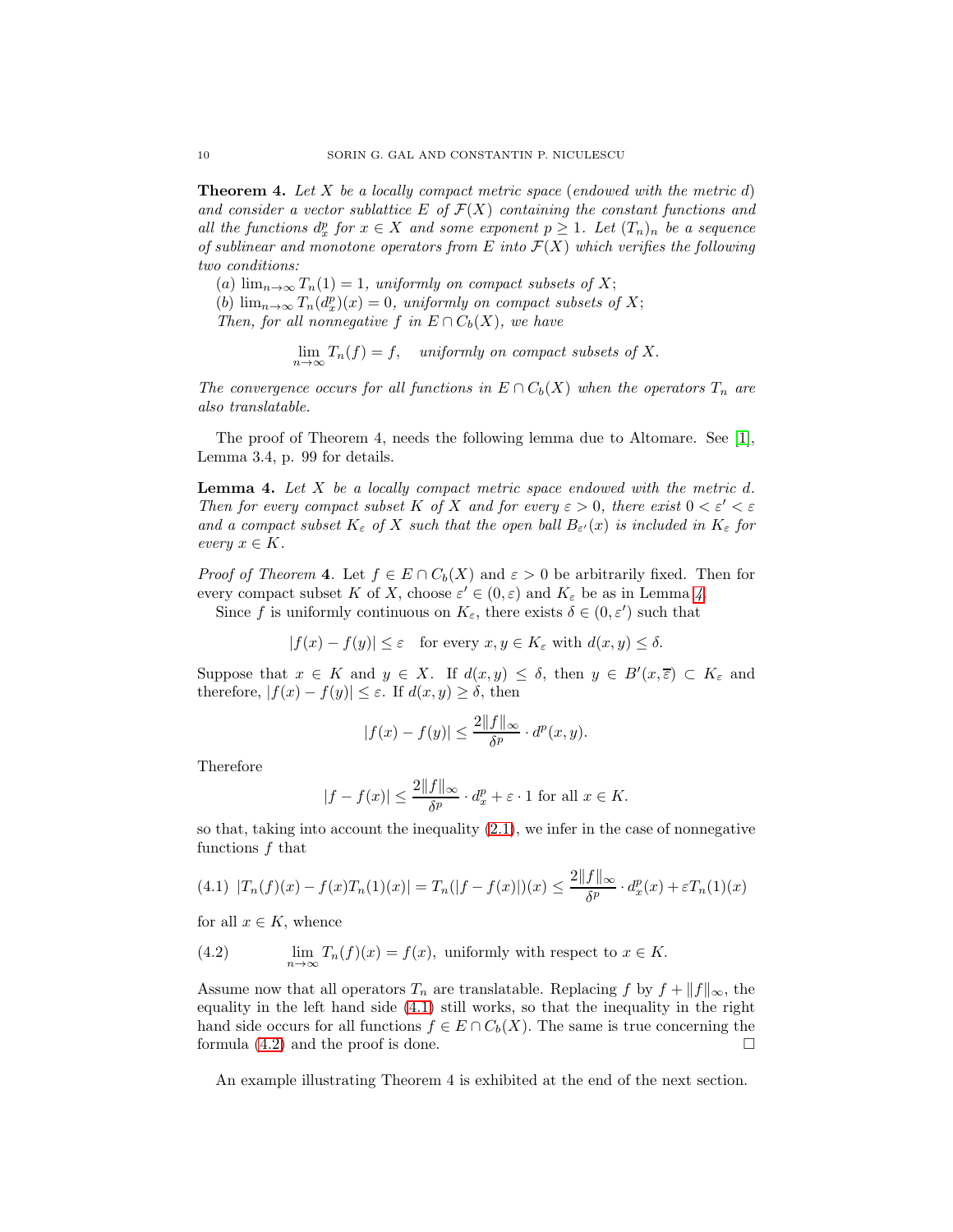### 5. Applications

In this section we illustrate the results in the previous sections by several concrete examples. We adopt the convention  $0^0 = 1$ .

The Bernstein-Kantorovich-Choquet polynomial operators. We proved in [\[13\]](#page-16-3) that the Bernstein-Kantorovich-Choquet polynomial operators for functions of one real variable,

$$
K_{n,\mu}^{(1)} : C([0,1]) \to C([0,1]),
$$

defined by the formula

$$
K_{n,\mu}^{(1)}(f)(x) = \sum_{k=0}^{n} p_{n,k}(x) \cdot \frac{(C) \int_{k/(n+1)}^{(k+1)/(n+1)} f(t) d\mu(t)}{\mu([k/(n+1), (k+1)/(n+1)])},
$$

verifies the conditions  $K_{n,\mu}^{(1)}(x^k) \to x^k$  uniformly on [0, 1] for  $k \in \{0,1,2\}$ , which implies that  $K_{n,\mu}^{(1)}(f) \to f$  uniformly on [0, 1] for all functions  $f \in C([0,1])$ .

The Bernstein-Kantorovich-Choquet polynomial operators for functions of two real variables,

$$
K_{n,\mu}^{(2)} : C([0,1]^2) \to C([0,1]^2),
$$

are defined by the formula

$$
K_{n,\mu}^{(2)}(f)(x_1, x_2) = \sum_{k_1=0}^n \sum_{k_2=0}^n p_{n,k_1}(x_1) p_{n,k_2}(x_2)
$$
  

$$
\cdot \frac{(C) \int_{k_1/(n+1)}^{(k_1+1)/(n+1)} ((C) \int_{k_2/(n+1)}^{(k_2+1)/(n+1)} f(t_1, t_2) d\mu(t_2)) d\mu(t_1)}{\mu([k_1/(n+1), (k_1+1)/(n+1)]) \mu([k_2/(n+1), (k_2+1)/(n+1)])},
$$

where

$$
p_{n,k}(t) = {n \choose k} t^k (1-t)^{n-k}
$$
, for  $t \in [0,1]$  and  $n \in \mathbb{N}$ ,

 $\mu = \sqrt{\mathcal{L}}$  is the monotone and submodular (and therefore subadditive) set function associated to the Lebesgue measure  $\mathcal L$  on the specific interval of integration and  $f \in C([0,1]^2)$ .

Due to the properties of the Choquet integral mentioned in the Appendix, it follows that each operator  $K_{n,\mu}^{(2)}$  is a weekly nonlinear and unital operator from  $C([0,1]^2)$  into itself. However, this operator is not comonotonically additive (and thus escapes the theory developed in [\[13\]](#page-16-3)).

<span id="page-10-0"></span>We will show that

(5.1) 
$$
K_{n,\mu}^{(2)}(f)(x_1,x_2) \to f(x_1,x_2) \text{ uniformly on } [0,1]^2
$$

for all test functions  $1, \pm \text{pr}_1, \pm \text{pr}_2, \text{pr}_1^2 + \text{pr}_2^2$  (which will imply, via Theorem 1, that this convergence occurs for all functions  $f \in C([0, 1]^2)$ .

The case of the unity is clear, while the case of the functions  $\pm$  pr<sub>1</sub> and  $\pm$  pr<sub>2</sub> is the settled by the aforementioned properties of the operators  $K_{n,\mu}^{(1)}$ . As concerns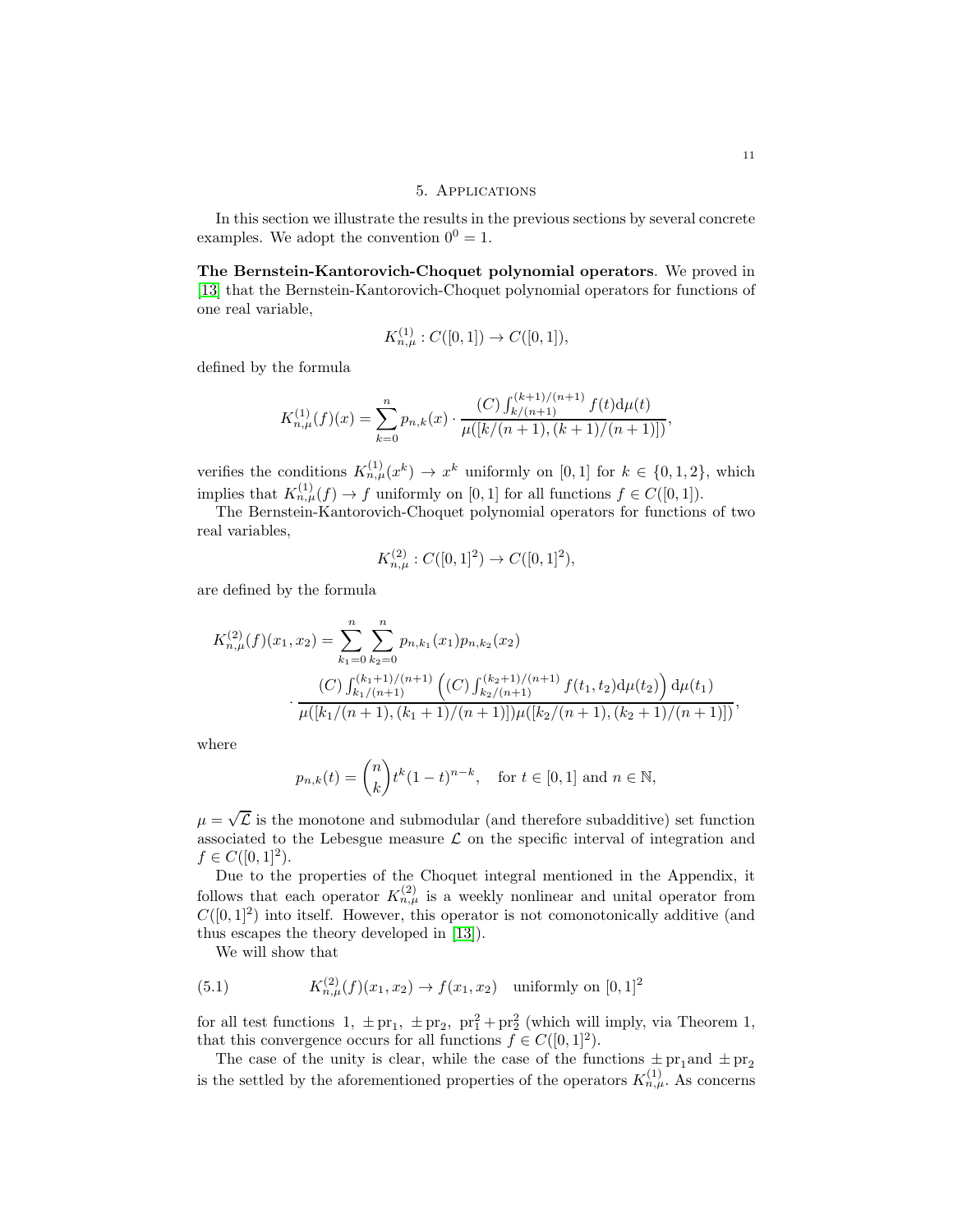the case of the function  $pr_1^2 + pr_2^2$ , notice that

$$
K_{n,\mu}^{(2)}(|{\rm pr}_{1}^{2}(\mathbf{t})+{\rm pr}_{2}^{2}(\mathbf{t})-{\rm pr}_{1}^{2}(\mathbf{x})+{\rm pr}_{2}^{2}(\mathbf{x})|)
$$
  
\n
$$
\leq \sum_{i=1}^{2} K_{n,\mu}^{(2)}(|{\rm pr}_{i}(\mathbf{t})+{\rm pr}_{i}(\mathbf{x})|\cdot|{\rm pr}_{i}(\mathbf{t})-{\rm pr}_{i}(\mathbf{x})|)
$$
  
\n
$$
\leq 2\sum_{i=1}^{2} K_{n,\mu}^{(2)}(|{\rm pr}_{i}(\mathbf{t})-{\rm pr}_{i}(\mathbf{x})|)
$$
  
\n
$$
\leq 2\sum_{i=1}^{2} \sqrt{K_{n,\mu}^{(2)}(|{\rm pr}_{i}(\mathbf{t})-{\rm pr}_{i}(\mathbf{x})|^{2})}
$$
  
\n
$$
= 2\sum_{i=1}^{2} \sqrt{K_{n,\mu}^{(2)}(t_{i}^{2})(x)+2x_{i}K_{n,\mu}^{(2)}(-t_{i})(x)+x_{i}^{2}}
$$

according to Lemma [1.](#page-3-1) Now, by using the calculations for the Bernstein-Kantorovich-Choquet operators in one variable in [\[10\]](#page-16-13), [\[13\]](#page-16-3), it is immediate that  $K_{n,\mu}^{(2)}(t_i^2)(\mathbf{x}) \to$  $x_i^2$  and  $K_{n,\mu}^{(2)}(-t_i)(\mathbf{x}) \to -x_i$  as  $n \to \infty$ , uniformly with respect to  $\mathbf{x} = (x_1, x_2) \in$  $[0,1]^2,$  for  $i\in\{1,2\}.$  Therefore, it follows that

$$
K_{n,\mu}^{(2)}(t_i^2)(\mathbf{x}) + 2x_i K_{n,\mu}^{(2)}(-t_i)(\mathbf{x}) + x_i^2 \to 0,
$$

uniformly with respect to **x**, for  $i \in \{1, 2\}$ . Thus the convergence [\(5.1\)](#page-10-0) also occurs for the function  $pr_1^2 + pr_2^2$  (and thus for all functions  $f \in C([0, 1]^2)$ .

The reader can now easily extend this example to the case of Bernstein-Kantorovich-Choquet polynomial operators for functions of  $N$  real variables.

Notice that while  $K_n^{(2)}$  is only translatable, the one variable corresponding operator  $K_n^{(1)}$  is comonotonic additive, see [\[13\]](#page-16-3). Also, in the one variable case, the error estimate in approximation of f by  $K_n^{(1)}(f)$  in terms of the modulus of continuity was obtained in [\[10\]](#page-16-13).

The bivariate possibilistic Bernstein-Durrmeyer and Kantorovich polynomial operators. In the case of one variable, the so-called possibilistic Bernstein-Durrmeyer polynomials operators and possibilistic Kantorovich polynomial operators were considered in [\[11\]](#page-16-14) by replacing in the expressions of the classical integral operators of Bernstein-Durrmeyer and of Kantorovich, the Lebesgue integral by the so-called possibilistic integral.

The correspondents of these operators in the bivariate case can be defined on  $C([0,1]^2)$  by the formulas

$$
P_n(f)(x_1, x_2) = \sum_{k_1=0}^n \sum_{k_2=0}^n p_{n,k_1}(x_1) p_{n,k_2}(x_2)
$$

$$
\cdot \frac{\sup\{f(t_1, t_2)t_1^{k_1}(1-t_1)^{n-k_1}t_2^{k_2}(1-t_2)^{n-k_2}: t_1, t_2 \in [0,1]\}}{k_1^{k_1}n^{-n}(n-k_1)^{n-k_1}k_2^{k_2}n^{-n}(n-k_2)^{n-k_2}},
$$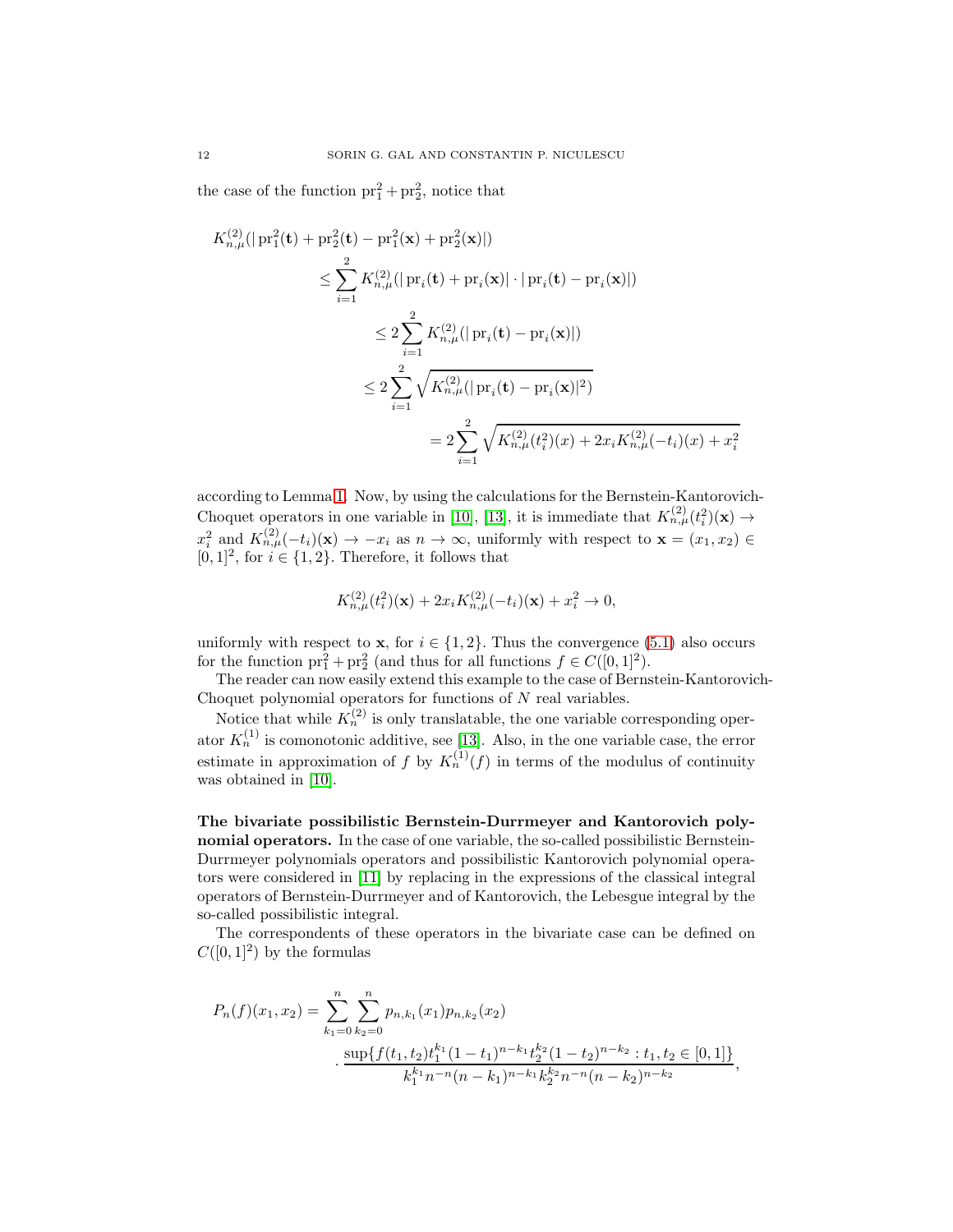$$
Q_n(f)(x_1, x_2) = \sum_{k_1=0}^n \sum_{k_2=0}^n p_{n,k_1}(x_1) p_{n,k_2}(x_2)
$$
  

$$
\cdot \sup \left\{ f(t_1, t_2) : t_1 \in \left[ \frac{k_1}{n+1}, \frac{k_1+1}{n+1} \right], t_2 \in \left[ \frac{k_2}{n+1}, \frac{k_2+1}{n+1} \right] \right\},\
$$

respectively.

It is easy to show that both  $P_n$  and  $Q_n$  are monotone, unital and sublinear operators. Notice that  $Q_n$  is translatable, while  $P_n$  is not.

Using the estimate included in the proof of Corollary 3.5 in [\[11\]](#page-16-14) (for functions of one variable), one can easily show that (5.2)

<span id="page-12-0"></span>
$$
P_n(|\mathrm{pr}_i(\mathbf{t}) - \mathrm{pr}_i(\mathbf{x})|)(\mathbf{x}) \leq \frac{(1+\sqrt{2})\sqrt{\mathrm{pr}_i(\mathbf{x})(1-\mathrm{pr}_i(\mathbf{x}))} + \sqrt{2}\sqrt{\mathrm{pr}_i(\mathbf{x})}}{\sqrt{n}} + \frac{1}{n},
$$

for  $i \in \{1, 2\}$ ,  $n \in \mathbb{N}$ , and all points  $\mathbf{x} = (x_1, x_2)$  and  $\mathbf{t} = (t_1, t_2)$  in  $[0, 1]^2$ .

As a separating function on  $[0, 1]^2$  we choose the square distance,

$$
\gamma(\mathbf{x}, \mathbf{y}) = \left\| \mathbf{x} - \mathbf{y} \right\|^2.
$$

We will show that

$$
P_n(f)(x_1, x_2) \to f(x_1, x_2)
$$
 uniformly on  $[0, 1]^2$ 

for all test functions 1,  $\pm$  pr<sub>1</sub>,  $\pm$  pr<sub>2</sub>, pr<sup>2</sup>+ pr<sup>2</sup><sub>2</sub> (which will imply, via Theorem 1, that this convergence occurs for all nonnegative functions  $f \in C([0, 1]^2)$ . As in the case of Bernstein-Kantorovich-Choquet polynomial operators, only the status of the test function  $pr_1^2 + pr_2^2$  needs attention. Or,

$$
P_n(|\operatorname{pr}_1^2(\mathbf{t}) + \operatorname{pr}_2^2(\mathbf{t}) - \operatorname{pr}_1^2(\mathbf{x}) + \operatorname{pr}_2^2(\mathbf{x})|)
$$
  

$$
\leq \sum_{i=1}^2 P_n(|\operatorname{pr}_i(\mathbf{t}) + \operatorname{pr}_i(\mathbf{x})| \cdot |\operatorname{pr}_i(\mathbf{t}) - \operatorname{pr}_i(\mathbf{x})|)
$$
  

$$
\leq 2 \sum_{i=1}^2 P_n(|\operatorname{pr}_i(\mathbf{t}) - \operatorname{pr}_i(\mathbf{x})|)(x),
$$

so that, according to [\(5.2\)](#page-12-0), we infer that  $P_n(\text{pr}_1^2 + \text{pr}_2^2) \rightarrow \text{pr}_1^2 + \text{pr}_2^2$ , uniformly on  $[0, 1]^2$ .

The case of the operators  $Q_n$  is similar. The fact that they verify the hypotheses of Theorem 1 (for the same family of test functions) can be done as above, by using instead the estimate included in the proof of Theorem 3.7 in [\[11\]](#page-16-14) (for functions of one variable):

$$
Q_n(|\mathrm{pr}_i(\mathbf{t}) - \mathrm{pr}_i(\mathbf{x})|)(\mathbf{x}) \le \frac{\sqrt{\mathrm{pr}_i(\mathbf{x})(1 - \mathrm{pr}_i(\mathbf{x}))}}{\sqrt{n}} + \frac{2}{n+1}.
$$

Since  $Q_n$  are translatable, the convergence of  $Q_n(f)$  to f holds for all  $f \in C([0, 1]^2)$ .

The max-product operators. An important class of monotone, unital and sublinear operators are the so-called max-product operators, whose theory made the subject of the monograph [\[3\]](#page-15-3). Denote  $\bigvee_{j=0}^{m} = \max_{j=0,\dots,m}$  and  $\Delta = \{(x_1, x_2); 0 \leq \Delta\}$ 

and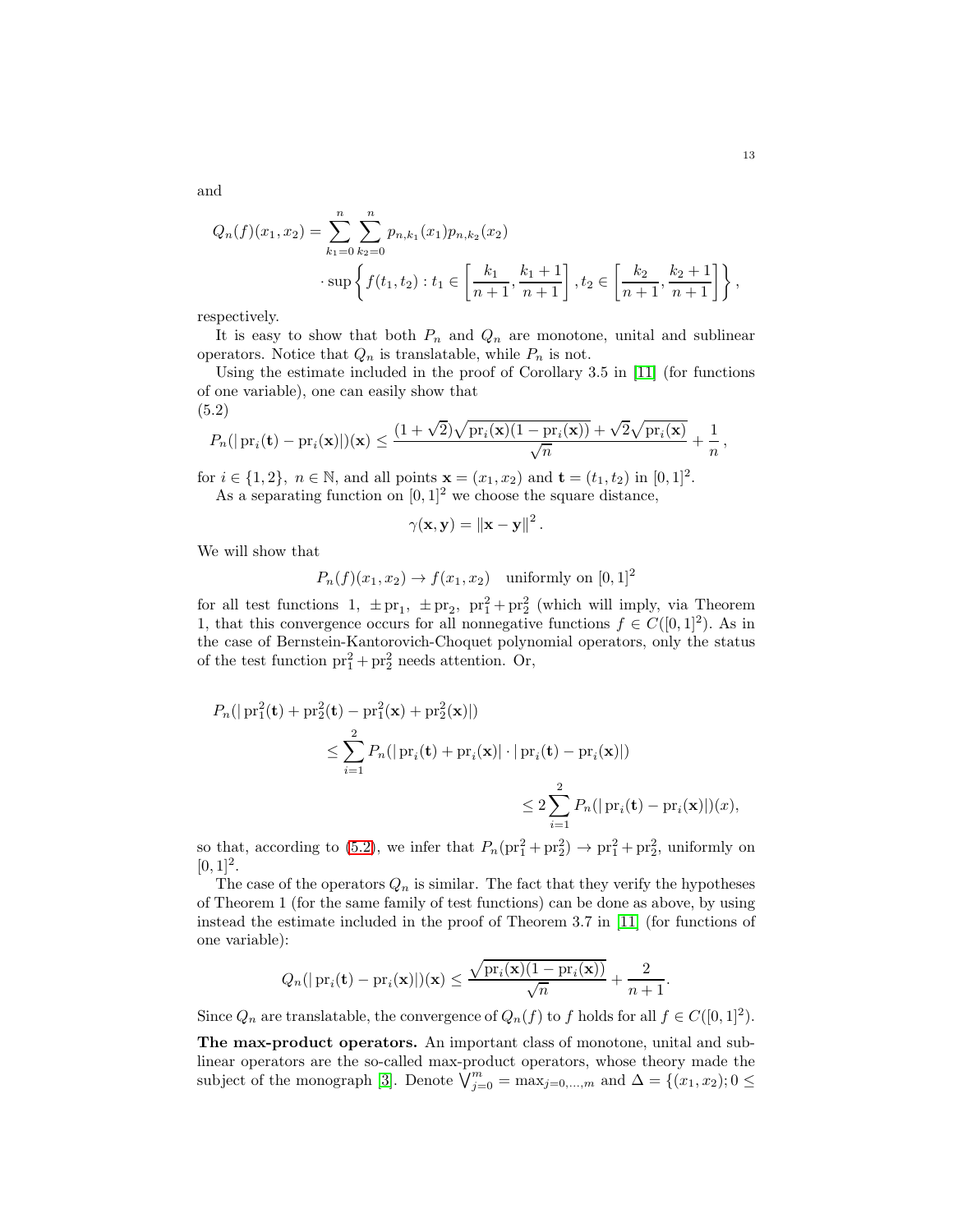$x_1, x_2, x_1 + x_2 \leq 1$ . The max-product Bernstein operators  $T_n : C(\Delta) \to C(\Delta)$  are defined by the formula

$$
T_n(f)(x_1, x_2) = \frac{\bigvee_{i=0}^n \bigvee_{j=0}^{n-i} {n \choose i} {n-i \choose j} x_1^i x_2^j (1 - x_1 - x_2)^{n-i-j} f(i/n, j/n)}{\bigvee_{i=0}^n \bigvee_{j=0}^{n-i} {n \choose i} {n-i \choose j} x_1^i x_2^j (1 - x_1 - x_2)^{n-i-j}}.
$$

As was shown in [\[3\]](#page-15-3), pp. 139-140, these operators satisfy the estimate

$$
T_n(|\text{pr}_i(\mathbf{t}) - \text{pr}_i(\mathbf{x})|)(\mathbf{x}) \le \frac{6}{\sqrt{n+1}}, n \in \mathbb{N}, (x_1, x_2) \in \Delta, i = 1, 2.
$$

for  $i \in \{1,2\}, n \in \mathbb{N}$ , and all points  $\mathbf{x} = (x_1, x_2)$  and  $\mathbf{t} = (t_1, t_2)$  in  $\Delta$ .

The operators  $T_n$  are sublinear unital and monotone (but not translatable). Rea-soning as in the previous example, one can infer from Theorem [1](#page-2-2) that  $T_n(f)(x_1, x_2) \rightarrow$  $f(x_1, x_2)$  uniformly on  $\Delta$  for all nonnegative functions  $f \in C(\Delta)$ .

As a consequence, for an arbitrary function  $f \in C(\Delta)$  we have

$$
T_n(f + \|f\|_{\infty}) - \|f\|_{\infty} \to f \quad \text{uniformly on } \Delta.
$$

The Gauss-Weierstrass-Choquet operators of two variables. The bivariate Gauss-Weierstrass-Choquet operators  $W_{n,\mu}: C_b(\mathbb{R}^2) \to C_b(\mathbb{R}^2)$  are defined by the formula

$$
W_{n,\mu}(f)(x_1, x_2)
$$
  
= 
$$
\frac{(C)\int_{\mathbb{R}}(C)\int_{\mathbb{R}}f(s_1, s_2)e^{-n^2(x_1-s_1)^2}\cdot e^{-n^2(x_2-s_2)^2}d\mu(s_1)d\mu(s_2)}{c(n, x_1, \mu)c(n, x_2, \mu)},
$$

where  $\mu = \sqrt{\mathcal{L}}$  and (according to the calculation in the proof of Theorem 4.1 in [\[12\]](#page-16-15))  $c(n, x_i, \mu) = (C) \int_{\mathbb{R}} e^{-n^2 (x_i - s_i)^2} d\mu(s_i) = \sqrt{2/n} \cdot \Gamma(5/4)$ , for  $i \in \{1, 2\}$ .

The fact that  $W_{n,\mu}$  maps  $C_b(\mathbb{R}^2)$  into itself follows from [\[24\]](#page-16-16), Theorem 11.13, p, 239.

Clearly, the operators  $W_{n,\mu}$  are sublinear, monotone, unital but not translatable.

Now, by using the estimate included in the proof of Theorem 4.1 in [\[12\]](#page-16-15) (for functions of one variable), we infer that

$$
W_{n,\mu}(|\mathrm{pr}_i(\mathbf{t}) - \mathrm{pr}_i(\mathbf{x})|)(\mathbf{x}) \le \frac{4}{n} \quad \text{for } i \in \{1,2\},\
$$

whenever  $\mathbf{x} = (x_1, x_2)$  and  $\mathbf{t} = (t_1, t_2)$  in  $\mathbb{R}^2$ . The Euclidean space  $\mathbb{R}^2$  is locally compact space and this also works for all equivalent metrics on it, in particular to

$$
d(\mathbf{x}, \mathbf{y}) = |x_1 - y_1| + |x_2 - y_2|,
$$

for all  $\mathbf{x} = (x_1, x_2)$  and  $\mathbf{y} = (y_1, y_2)$  in  $\mathbb{R}^2$ . Taking into account Theorem [4](#page-9-3) (for  $p = 1$ , one can easily show that  $W_{n,\mu}(f) \to f$ , uniformly on the compact subsets of  $\mathbb{R}^2$ , for every nonnegative  $f \in C_b(\mathbb{R}^2)$ .

#### 6. Appendix: Generalities on Choquet's integral

Very interesting and the integral associated to it. Full details are to be found in the books of D. Denneberg [\[9\]](#page-16-17), M. Grabisch [\[16\]](#page-16-18) and Z. Wang and G. J. Klir [\[24\]](#page-16-16).

Let  $(X, \mathcal{A})$  be an arbitrarily fixed measurable space, consisting of a nonempty abstract set X and a  $\sigma$ -algebra A of subsets of X.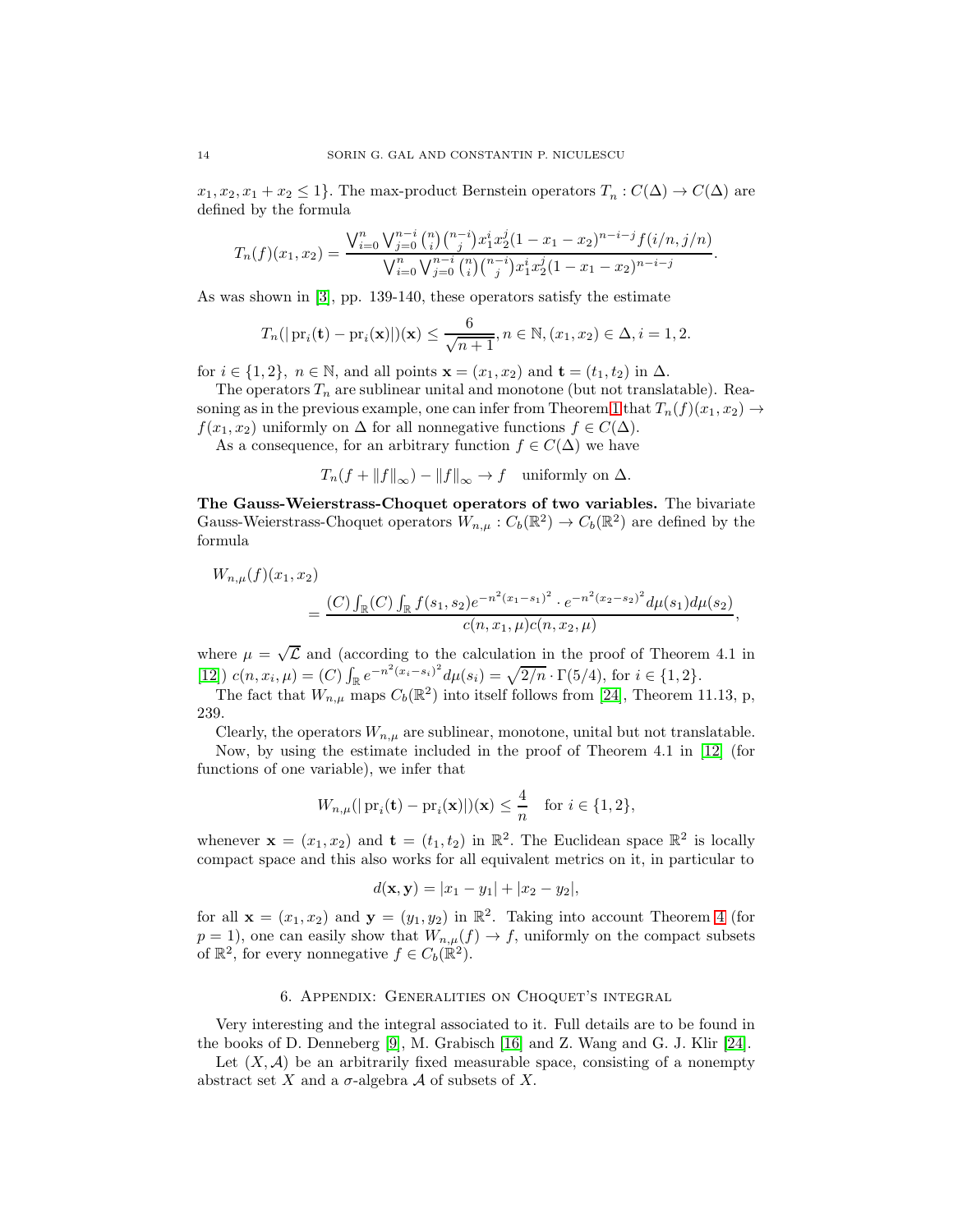**Definition 1.** A set function  $\mu : \mathcal{A} \to [0, 1]$  is called a capacity if it verifies the following two conditions:

- (a)  $\mu(\emptyset) = 0$  and  $\mu(X) = 1$ ;
- (b)  $\mu(A) \leq \mu(B)$  for all  $A, B \in \mathcal{A}$ , with  $A \subset B$  (monotonicity).

An important class of capacities is that of probability measures (that is, the capacities playing the property of  $\sigma$ -additivity). Probability distortions represents a major source of nonadditive capacities. Technically, one start with a probability measure  $P : \mathcal{A} \rightarrow [0, 1]$  and applies to it a distortion  $u : [0, 1] \rightarrow [0, 1]$ , that is, a nondecreasing and continuous function such that  $u(0) = 0$  and  $u(1) = 1$ ; for example, one may chose  $u(t) = t^a$  with  $\alpha > 0$ . The *distorted probability*  $\mu = u(P)$  is a capacity with the remarkable property of being continuous by descending sequences, that is,

$$
\lim_{n \to \infty} \mu(A_n) = \mu\left(\bigcap_{n=1}^{\infty} A_n\right)
$$

for every nonincreasing sequence  $(A_n)_n$  of sets in A. Upper continuity of a capacity is a generalization of countable additivity of an additive measure. Indeed, if  $\mu$  is an additive capacity, then upper continuity is the same with countable additivity. When the distortion u is concave (for example, when  $u(t) = t^a$  with  $0 < \alpha < 1$ ), then  $\mu$  is also *submodular* in the sense that

$$
\mu(A \cup B) + \mu(A \cap B) \le \mu(A) + \mu(B) \quad \text{for all } A, B \in \mathcal{A}.
$$

The next concept of integrability with respect to a capacity refers to the whole class of random variables, that is, to all functions  $f: X \to \mathbb{R}$  such that  $f^{-1}(A) \in \mathcal{A}$ for every Borel subset  $A$  of  $\mathbb{R}$ .

<span id="page-14-0"></span>Definition 2. The Choquet integral of a random variable f with respect to the capacity  $\mu$  is defined as the sum of two Riemann improper integrals,

$$
(C)\int_X f d\mu = \int_0^{+\infty} \mu \left( \{x \in X : f(x) \ge t \} \right) dt + \int_{-\infty}^0 \left[ \mu \left( \{x \in X : f(x) \ge t \} \right) - 1 \right] dt,
$$

Accordingly, f is said to be Choquet integrable if both integrals above are finite.

If  $f \geq 0$ , then the last integral in the formula appearing in Definition [2](#page-14-0) is 0.

The inequality sign  $\geq$  in the above two integrands can be replaced by  $\geq$ ; see [\[24\]](#page-16-16), Theorem 11.1, p. 226.

Every bounded random variable is Choquet integrable. The Choquet integral coincides with the Lebesgue integral when the underlying set function  $\mu$  is a  $\sigma$ additive measure.

As usually, a function f is said to be Choquet integrable on a set  $A \in \mathcal{A}$  if  $f \chi_A$ is integrable in the sense of Definition [2.](#page-14-0) We denote

$$
(C)\int_A f d\mu = (C)\int_X f \chi_A d\mu.
$$

We next summarize some basic properties of the Choquet integral.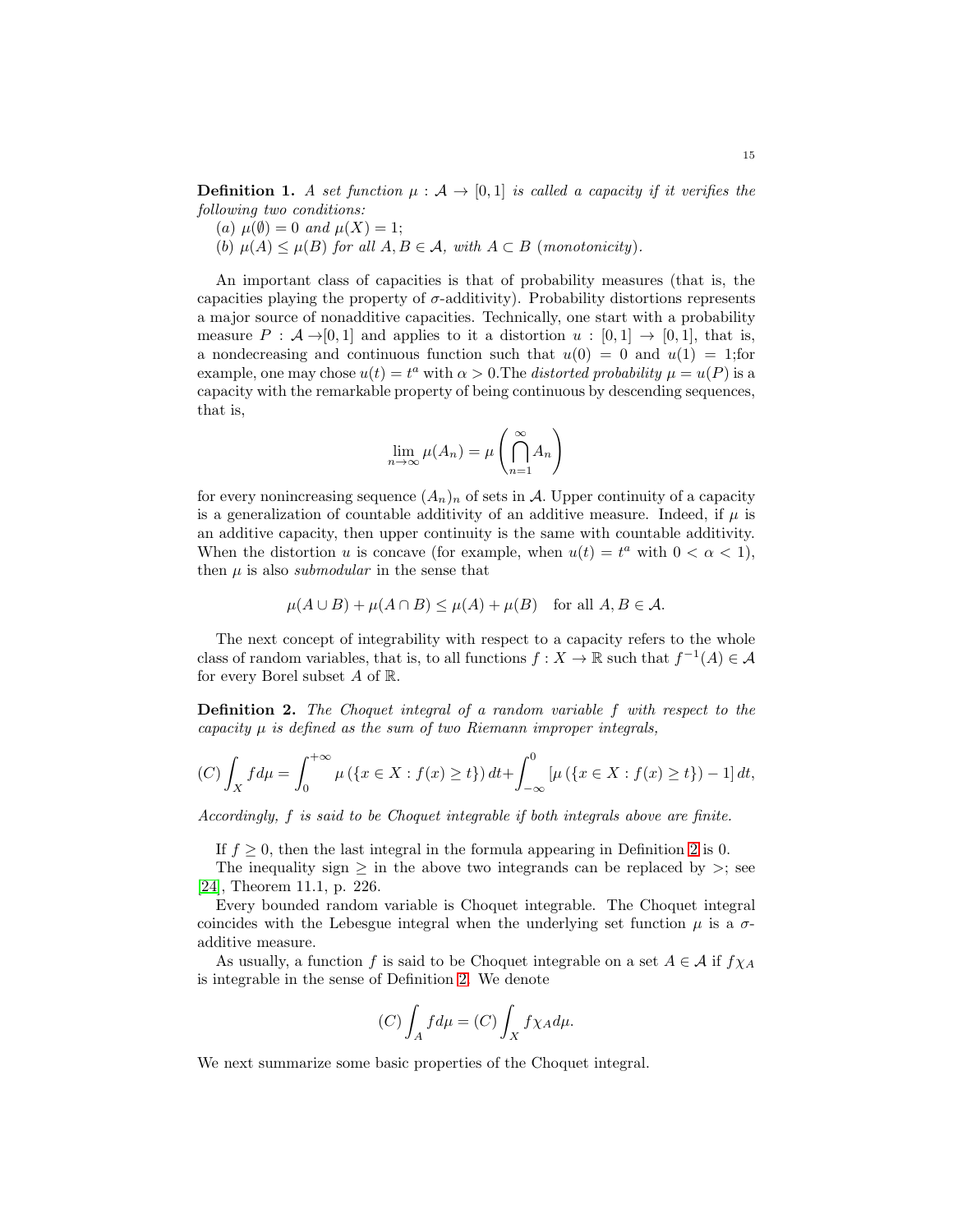<span id="page-15-2"></span>**Remark 5.** (a) If  $\mu : A \rightarrow [0, 1]$  is a capacity, then the associated Choquet integral is a functional on the space of all bounded random variables such that:

$$
f \ge 0 \implies (C) \int_A f d\mu \ge 0 \qquad (positivity)
$$
  

$$
f \le g \implies (C) \int_A f d\mu \le (C) \int_A g d\mu \qquad (monotonicity)
$$
  

$$
(C) \int_A a f d\mu = a \cdot \left( (C) \int_A f d\mu \right) \text{ for } a \ge 0 \qquad (positive \ homogeneity)
$$
  

$$
(C) \int_A 1 \cdot d\mu(t) = \mu(A) \quad (calibration);
$$

see [\[9\]](#page-16-17), Proposition 5.1 (ii), p. 64, for a proof of the property of positive homogeneity.

(b) In general, the Choquet integral is not additive but, if the bounded random variables f and g are comonotonic, then

$$
(C)\int_A (f+g)d\mu = (C)\int_A f d\mu + (\text{Ch})\int_A g d\mu.
$$

This is usually referred to as the property of comonotonic additivity and was first noticed by Delacherie [\[8\]](#page-16-19). An immediate consequence is the property of translation invariance,

$$
(C)\int_A (f+c)d\mu = (C)\int_A fd\mu + c \cdot \mu(A)
$$

for all  $c \in \mathbb{R}$  and all bounded random variables f. For details, see [\[9\]](#page-16-17), Proposition 5.1, (vi), p. 65.

(c) If  $\mu$  is a lower continuous capacity, then the Choquet integral is lower continuous in the sense that

$$
\lim_{n \to \infty} \left( (C) \int_A f_n d\mu \right) = (C) \int_A f d\mu
$$

whenever  $(f_n)_n$  is a nondecreasing sequence of bounded random variables that converges pointwise to the bounded variable f. See [\[9\]](#page-16-17), Theorem 8.1, p. 94.

(d) Suppose that  $\mu$  is a submodular capacity. Then the associated Choquet integral is a subadditive functional, that is,

$$
(C)\int_A (f+g)d\mu \le (C)\int_A f d\mu + (C)\int_A g d\mu
$$

for all bounded random variables f and g. See [\[9\]](#page-16-17), Corollary 6.4, p. 78. and Corollary 13.4, p. 161. It is also a submodular functional in the sense that

$$
(C)\int_A \sup\{f,g\} d\mu + (C)\int_A \inf\{f,g\} d\mu \le (C)\int_A f d\mu + (C)\int_A g d\mu
$$

for all bounded random variables  $f$  and  $g$ . See [\[5\]](#page-16-20), Theorem 13, (c).

#### **REFERENCES**

- <span id="page-15-1"></span>[1] Altomare, F.: Korovkin-type theorems and positive operators. Surveys in Approximation Theory. 6, 92-164 (2010).
- <span id="page-15-0"></span>[2] Altomare, F., Campiti, M.: Korovkin-Type Approximation Theory and Its Applications. de Gruyter Studies in Mathematics, 17, Berlin (1994, reprinted 2011).
- <span id="page-15-3"></span>[3] Bede, B., Coroianu L., Gal, S.G.: Approximation by Max-Product Type Operators. Springer, New York (2016).